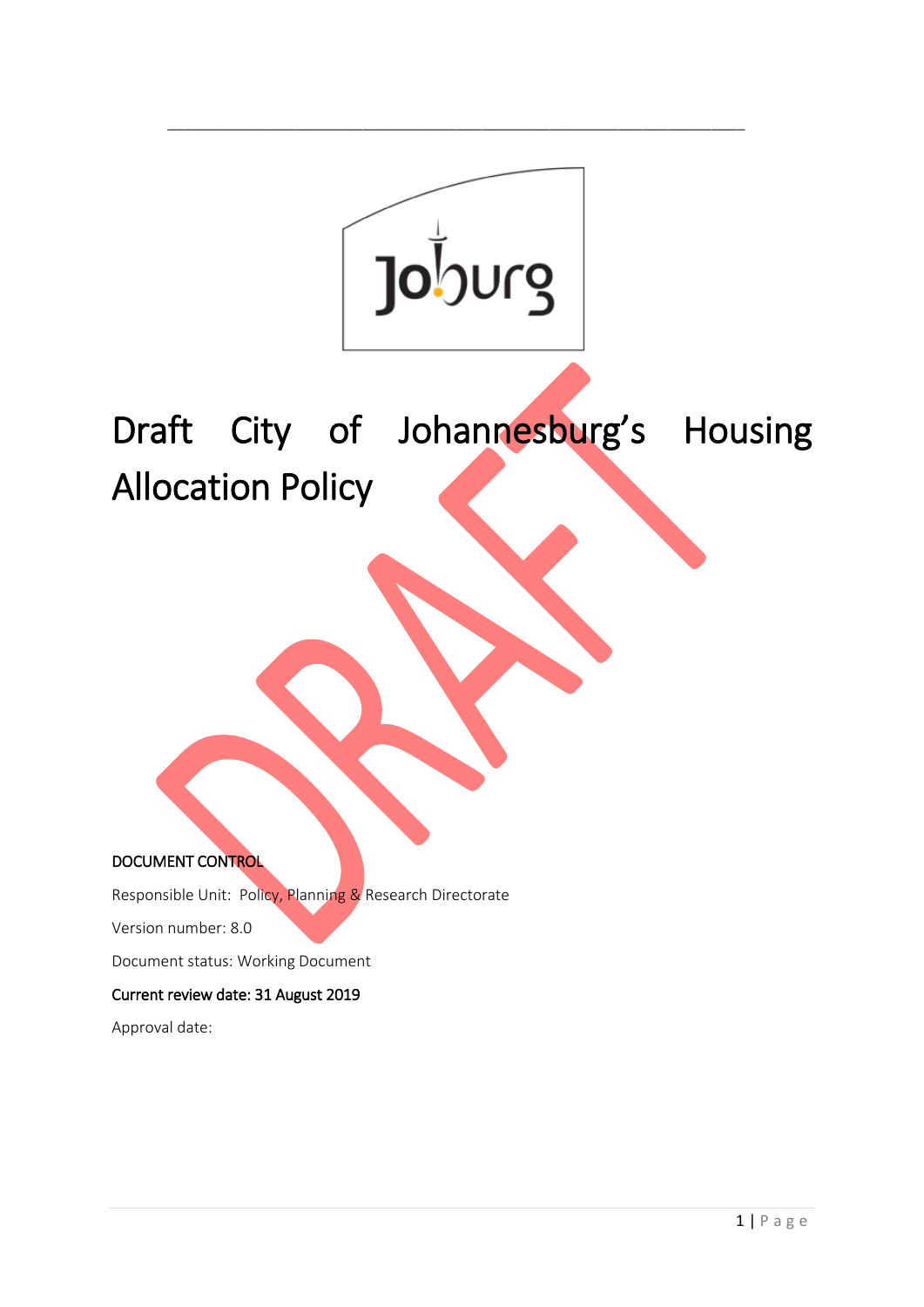# 1 Table of Contents

| 1.             |      |  |
|----------------|------|--|
|                | 1.1  |  |
|                | 1.2  |  |
| $\overline{2}$ |      |  |
| 3              |      |  |
| 4              |      |  |
| 5              |      |  |
| 6              |      |  |
|                | 6.1  |  |
|                | 6.2  |  |
|                | 6.3  |  |
|                | 6.4  |  |
|                | 6.5  |  |
|                | 6.6  |  |
|                | 6.7  |  |
|                | 6.8  |  |
|                | 6.9  |  |
|                | 6.10 |  |
|                | 6.11 |  |
| 7              |      |  |
| 8              |      |  |
| 9              |      |  |
| 10             |      |  |
| 11             |      |  |
| 12             |      |  |
| 13             |      |  |
| 14             |      |  |
| 15             |      |  |
| 16             |      |  |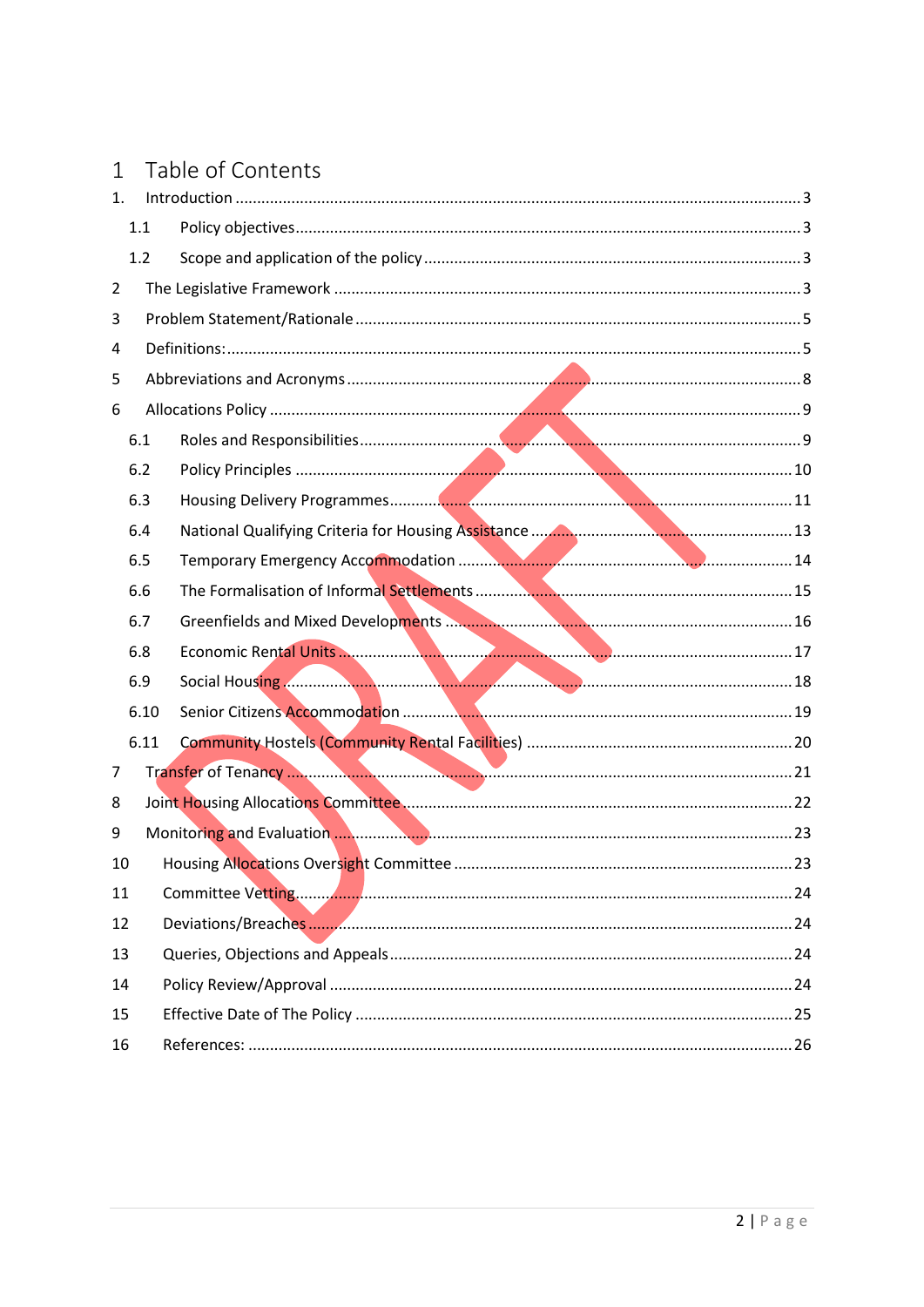# <span id="page-2-0"></span>**1. Introduction**

## <span id="page-2-1"></span>1.1 Policy objectives

- 1.1.1 The main objectives of this policy are:
- 1.1.2 To formulate comprehensive housing allocation policy that prioritise the poor, disadvantaged groups and special needs categories in the City of Johannesburg;
- 1.1.3 To set out a criteria, processes and procedure for the selection of qualifying beneficiaries through the fair, transparent and equitable allocation of housing opportunities to qualifying applicants; and
- 1.1.4 To prescribe a clear allocation criterion to ensure a more precise allocation process

# <span id="page-2-2"></span>1.2 Scope and application of the policy

The policy will apply to all applicants that require government assistance and fall within the qualifying criteria as set out in National Housing Code 2009, as outlined in section 7. Beneficiaries must comply with the Application Process in order to benefit from the opportunity. The Process is outlined in the Allocations Standard Operating Procedure (see Annexure).

# <span id="page-2-3"></span>**2 The Legislative Framework**

- 2.1 The following legislation and policy inform the guiding principles and implementation of this policy:
	- 2.1.2 The Constitution of the Republic of South Africa, 1996;
	- 2.1.3 The Housing Act No. 107 of 1997;
	- 2.1.4 The Urban Development Framework, 2000;
	- 2.1.5 The Breaking New Ground Strategy, 2004;
	- 2.1.6 The Inclusionary Housing Policy, 2007;
	- 2.1.7 National Social Housing Act, 2008;
	- 2.1.8 The National Housing Code, 2009;
	- 2.1.9 Spatial Development Framework, 2016 and
	- 2.1.10 Special Process for the Relocation of Evictees 2016.
	- 2.1.11 Protection of Personal Information Act No 4 of 2013
	- 2.2 The Housing Act, 107 of 1997 aims to establish and maintain habitable, stable and sustainable public and private residential environments to ensure viable households and communities in areas allowing convenient access to economic opportunities, health, education and social amenities (Republic of South Africa, 1997:141). The Act together with the Constitution further outlines the role of the national, provincial and local governments in relation to provision of housing (Republic of South Africa, 1997:139). The Act further accredits municipalities to manage national housing programmes through active housing development and addressing the issue of land, services and infrastructure provision with an intention of creating a conducive environment that is suitable for housing development within the area of their jurisdiction.
	- 2.3 The Urban Development Framework, 2000 gives the policy framework for planning and implementing all programmes undertaken in urban areas and for achieving coordinated and integrated budgeting. The Framework helps to achieve a consistent urban development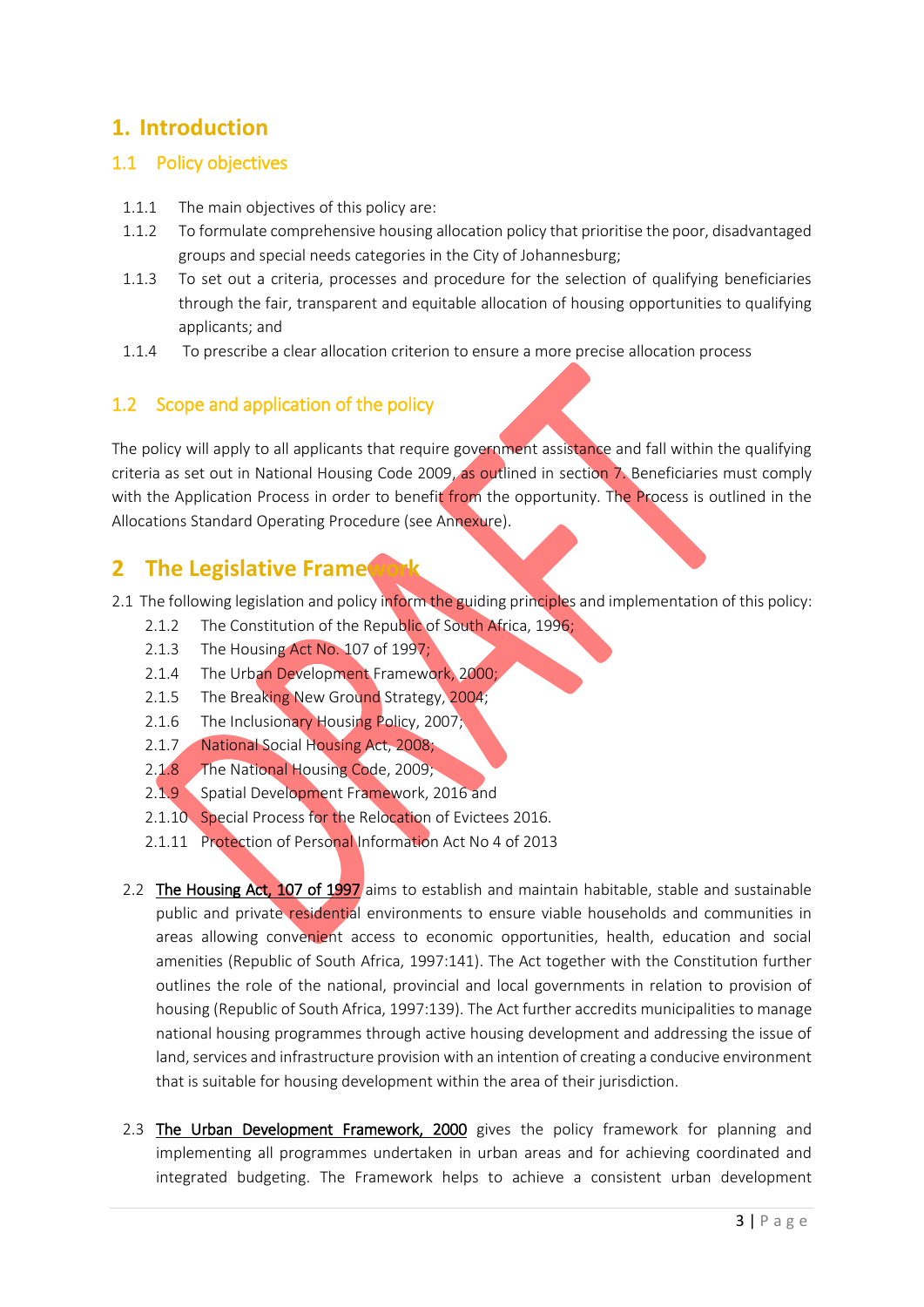approach for effective urban reconstruction and the development of policies, strategies and actions of stakeholders in the urban development process (Department of Human Settlements, 2000:22).

- 2.4 The Breaking New Ground, 2004 aims to promote the achievement of a non-racial, integrated society through development of sustainable human settlement and quality of housing. The key element of this framework includes public transport planning, integrating land use, mixed landuse development, facilitating higher densities and more compact urban forms that minimising congestion travelling distances. The Plan leverages for economic growth, in promoting social cohesion, combating the prevalence of crime, and in improving the quality of life for the poor (Department of Housing, 2004:7).
- 2.5 The Inclusionary Housing Policy, 2007 strives to harness the private sector in the delivery of housing to middle- and higher-income households and ensure the delivery of affordable housing opportunities for low-income households. The key objective of inclusionary housing is to enhance greater social integration and to deplete highly segregated areas in the built environment – encouraging a socio-economic balance in residential developments and contributing to the provision of affordably priced housing (Department of Housing, 2007:9).
- 2.6 The National Social Housing Act, 2008 defines the functions of national, provincial and local governments in respect of social housing and establishes the Social Housing Regulatory Authority as the regulator of all social housing institutions obtaining or having obtained public funds. It permits for the undertaking of approved projects by other delivery agents with the benefit of public money and gives statutory recognition to social housing institutions.
- 2.7 The National Housing Code, 2009 outlines the fundamental policy principles, guidelines, norms and standards which apply to government's different housing assistance programmes (Department of Human Settlements, 2009:9). The Code echoes government's vision for housing development, providing an extensive description of existing housing programmes such as the Integrated Residential Development Programme, The Emergency Housing Programme and The Social Housing Programme.
- 2.8 The Spatial Development Framework, 2016 defines the strategic spatial areas to be used in the City's capital investment prioritisation model (Johannesburg Strategic Infrastructure Platform – JSIP). This will ensure that infrastructure investment is directed to areas with the highest potential to positively impact on the development trajectory of the city. It addresses major issues in Johannesburg's spatial and social landscape, concerning pressure on the natural environment and green infrastructure, urban sprawl and fragmentation, spatial inequalities and the jobhousing mismatch, exclusion and disconnection and inefficient residential densities and land use diversity.
- 2.9 Special Process for the Relocation of Evictees Policy, 2016 aims to facilitate the provision of Temporary Emergency Accommodation (TEA) to Evictees who may find themselves in an emergency of exceptional housing need. The policy provides guidance to municipal officials,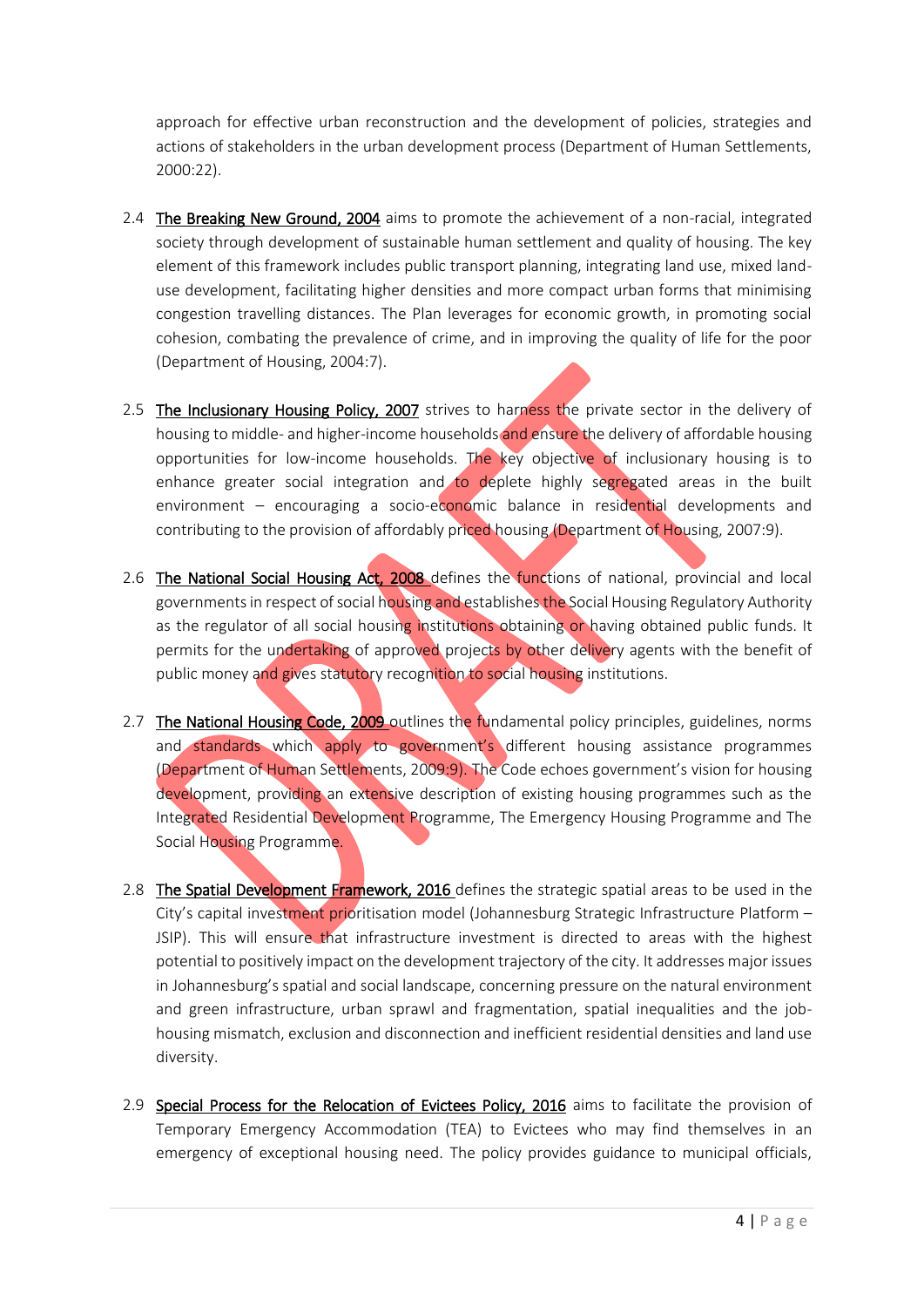evictees and owners to engage with each other and provide a plan to reach a mutually beneficial outcome.

2.10 Protection of Personal Information Act No 4, 2013 This Act regulates the way information may be processed by establishing conditions that prescribe the minimum threshold requirements for the lawful processing of personal information. Through this act the beneficiaries and applicants' information will protected.

# <span id="page-4-0"></span>**3 Problem Statement/Rationale**

3.1 The demand for affordable housing surpasses supply of suitable housing for the poor in the City of Johannesburg. Housing allocation becomes one of the key components in the housing provision value chain in the reduction of the housing backlog for the City. Housing delivery backlogs remain the City's greatest challenge, with illegal subletting, hijacked buildings and dilapidated buildings occupying the Johannesburg skyline. Equally, allocation has been barred with various issues ranging from illegal subletting, lack of transparency, inadequate facilities and property maintenance, outdated tenant records, infrastructure theft and vandalism, "queue jumping" phenomena in informal settlements, infrastructure theft and vandalism and low income generated from insufficient rentals are the greatest challenges for the City. Whilst concerted focus is put on responding to the increased demand for housing against the severely slow housing supply for those in need, there needs to be a clear, fair and transparent process to allocate all provided housing solutions to the deserving qualifying beneficiaries.

# <span id="page-4-1"></span>**4 Definitions:**

| In this policy $-$                |                                                                                                                                                                                                                                                                                                     |  |  |
|-----------------------------------|-----------------------------------------------------------------------------------------------------------------------------------------------------------------------------------------------------------------------------------------------------------------------------------------------------|--|--|
| 1996 / 1997 waiting list          | refers to beneficiaries who registered with the City for a housing need<br>in 1996/1997                                                                                                                                                                                                             |  |  |
| Affordable (Gap) Housing          | means housing opportunities created and promoted by government,<br>in partnership with the private sector, for first-time South African<br>home owners earning a combined monthly income of between R3500<br>and R15 000 as governed by the Finance Linked Individual Subsidy<br>Programme (FLISP). |  |  |
| Aged persons                      | mean a person who is 60 years and older in terms of the South African<br>Social Services Social Grants directives.                                                                                                                                                                                  |  |  |
| <b>Backyard dwellers</b>          | means people who live in both formal and informal structures within<br>formal and informal developed areas.                                                                                                                                                                                         |  |  |
| Beneficiary                       | means a person who will be benefiting from any government housing<br>programmes.                                                                                                                                                                                                                    |  |  |
| <b>Community Residential Unit</b> | are state rental units consisting of existing and newly developed<br>refurbished public housing rental stock created for low income<br>persons and households whose monthly income is from R750 to                                                                                                  |  |  |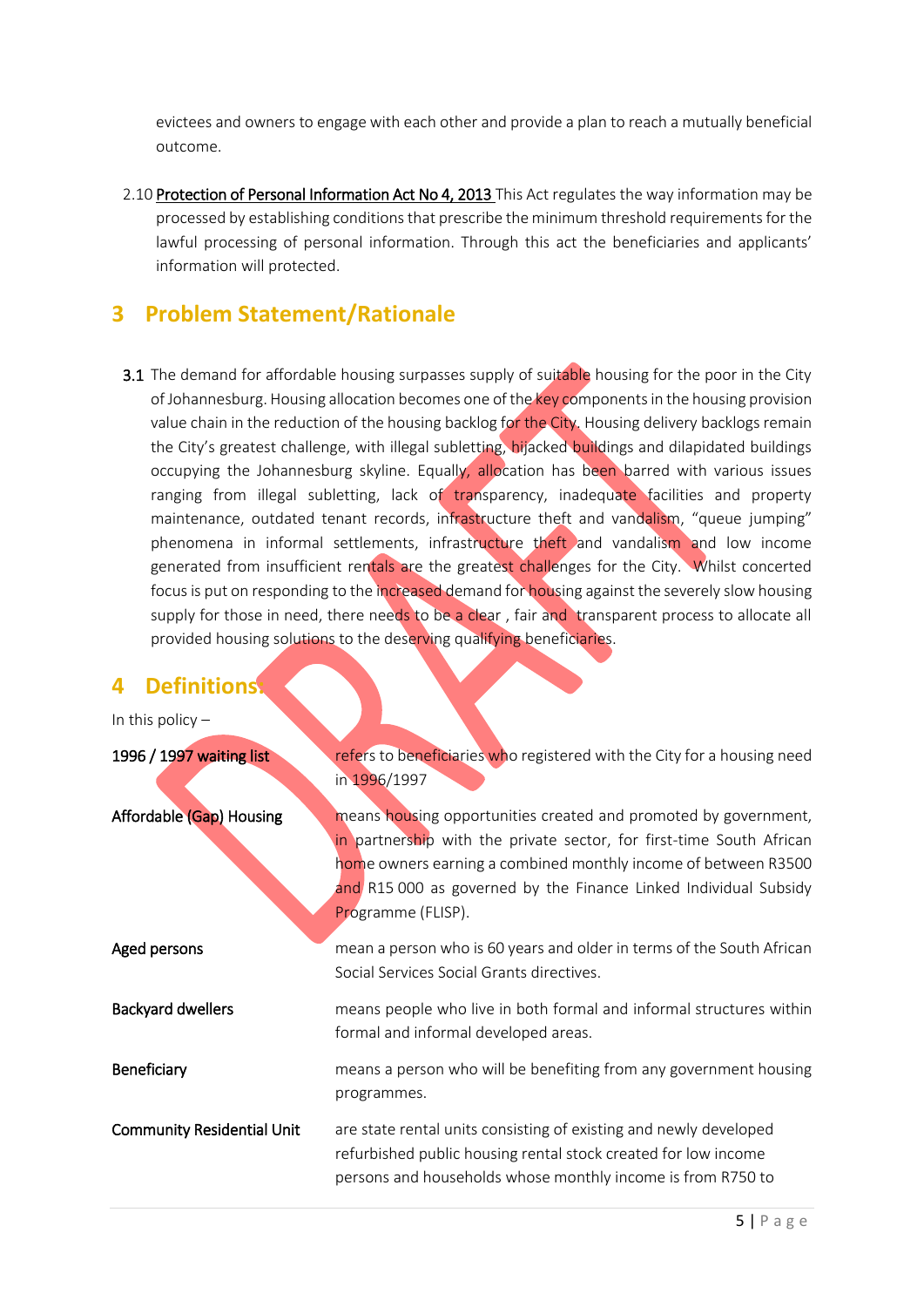|                                 | R3500 (or as amended by the National Department of Human<br>Settlements).                                                                                                                                                                                                                              |
|---------------------------------|--------------------------------------------------------------------------------------------------------------------------------------------------------------------------------------------------------------------------------------------------------------------------------------------------------|
| <b>Department of Housing</b>    | refers to the Housing Directorate in the City of Johannesburg<br>Municipality which administers and manages the City's Housing<br>Programmes.                                                                                                                                                          |
| Dependant                       | means a person who relies on the beneficiary for financial<br>support.                                                                                                                                                                                                                                 |
| <b>Exceptional Housing Need</b> | means a situation where an applicant is assisted on a priority basis as<br>recommended by the Housing Allocation Oversight Committee and<br>approved by the MMC for Housing.                                                                                                                           |
| Family member                   | means the owner, a relative of the tenant or a relative of the tenant's<br>spouse or partner, such as a child, grandchild, mother, father, brother<br>or sister.                                                                                                                                       |
| Greenfields Project             | means a project component occupying a greenfield site (undeveloped<br>land) on which there are no pre-existing legal occupants, and for<br>which the municipality has discretion to select beneficiaries, provided<br>they are eligible for the subsidy.                                               |
| Household Income                | means a combined income of the applicant and spouse to be<br>considered for eligibility of a housing opportunity.                                                                                                                                                                                      |
|                                 |                                                                                                                                                                                                                                                                                                        |
| <b>Housing Database</b>         | means the municipality's housing database comprising of persons who<br>have registered a need of housing assistance                                                                                                                                                                                    |
| <b>Housing Opportunity</b>      | means access by qualifying beneficiaries to a serviced site or living<br>units in any government housing programme as amended by the<br>relevant authority. They include:                                                                                                                              |
| Housing Programmes              | means the range of housing programmes provided for in the National<br><b>Housing Code.</b>                                                                                                                                                                                                             |
| <b>Housing Subsidy</b>          | means a grant paid by government to qualifying beneficiaries to be<br>used for housing purposes. The subsidy is either paid to a seller of a<br>house or, in new developments, it is used to finance the construction<br>of a house that complies with the ministerial minimum norms and<br>standards. |
| <b>Informal Settlements</b>     | means a group of housing units that have been constructed on land<br>that the occupants have no legal claim to or occupy illegally. They are<br>unplanned settlements and areas where housing is not in<br>compliance with current national planning and building regulations.                         |
| Lease Agreement                 | means the legal agreement between the lessor (The City of<br>Johannesburg Municipality or its partners) and lessee.                                                                                                                                                                                    |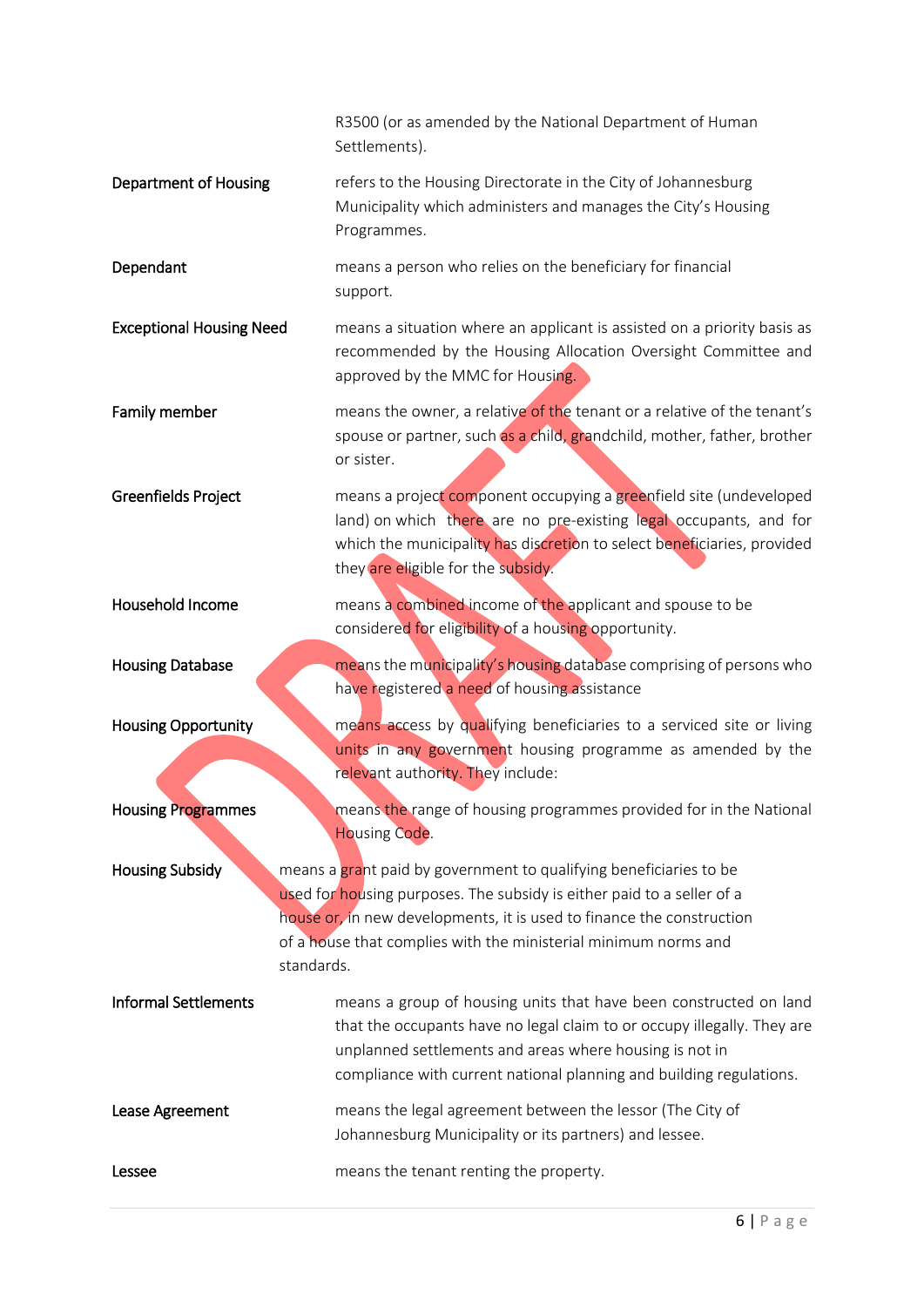| Lessor                            | means the City or partner leasing the property.                                                                                                                                                                                                       |  |  |
|-----------------------------------|-------------------------------------------------------------------------------------------------------------------------------------------------------------------------------------------------------------------------------------------------------|--|--|
| <b>National Housing Code</b>      | means the document containing national housing policy, guidelines,<br>norms and standards in terms of Section 4 of the Housing Act, No. 107<br>of 1997.                                                                                               |  |  |
| National Housing Needs Register   | is a national government database of individuals seeking various<br>housing opportunities and subsidies.                                                                                                                                              |  |  |
| Non-Qualifiers                    | mean those applicants who do not meet the national criteria for a<br>housing subsidy as outlined in the National Housing Code.                                                                                                                        |  |  |
| Public record                     | means a record that is accessible in the public domain and which is in<br>the possession of or under the control of a public body, whether or not<br>it was created by that public body (as per POPI Act 2013);                                       |  |  |
| <b>Qualifying Criteria</b>        | means the criteria set out in the National Housing Code specifying the<br>requirements for applicants to qualify as beneficiaries for various<br>housing opportunities.                                                                               |  |  |
| Rightsizing                       | means the placing of a household in accommodation that is                                                                                                                                                                                             |  |  |
|                                   | appropriate for their needs and income.                                                                                                                                                                                                               |  |  |
| <b>Social Housing</b>             | means rental housing constructed and managed by the City's social<br>housing partners in terms of the National Social Housing Act, 2008                                                                                                               |  |  |
|                                   | Social Housing means a rental or co-operative housing option<br>i.<br>for low to medium income households at a level and scale<br>which requires institutionalized management which is<br>provided by social housing institutions or delivery agents. |  |  |
| <b>Special Needs Category</b>     | refers to individuals who are disabled, the aged, child-headed<br>households and military veterans.                                                                                                                                                   |  |  |
| <b>Stay Application Buildings</b> | refers to the priority list of the City's problem buildings which might<br>require Temporary Alternative Accommodation as listed in the Stay<br>Applications made to the Southern Gauteng High Court.                                                 |  |  |

**Contract**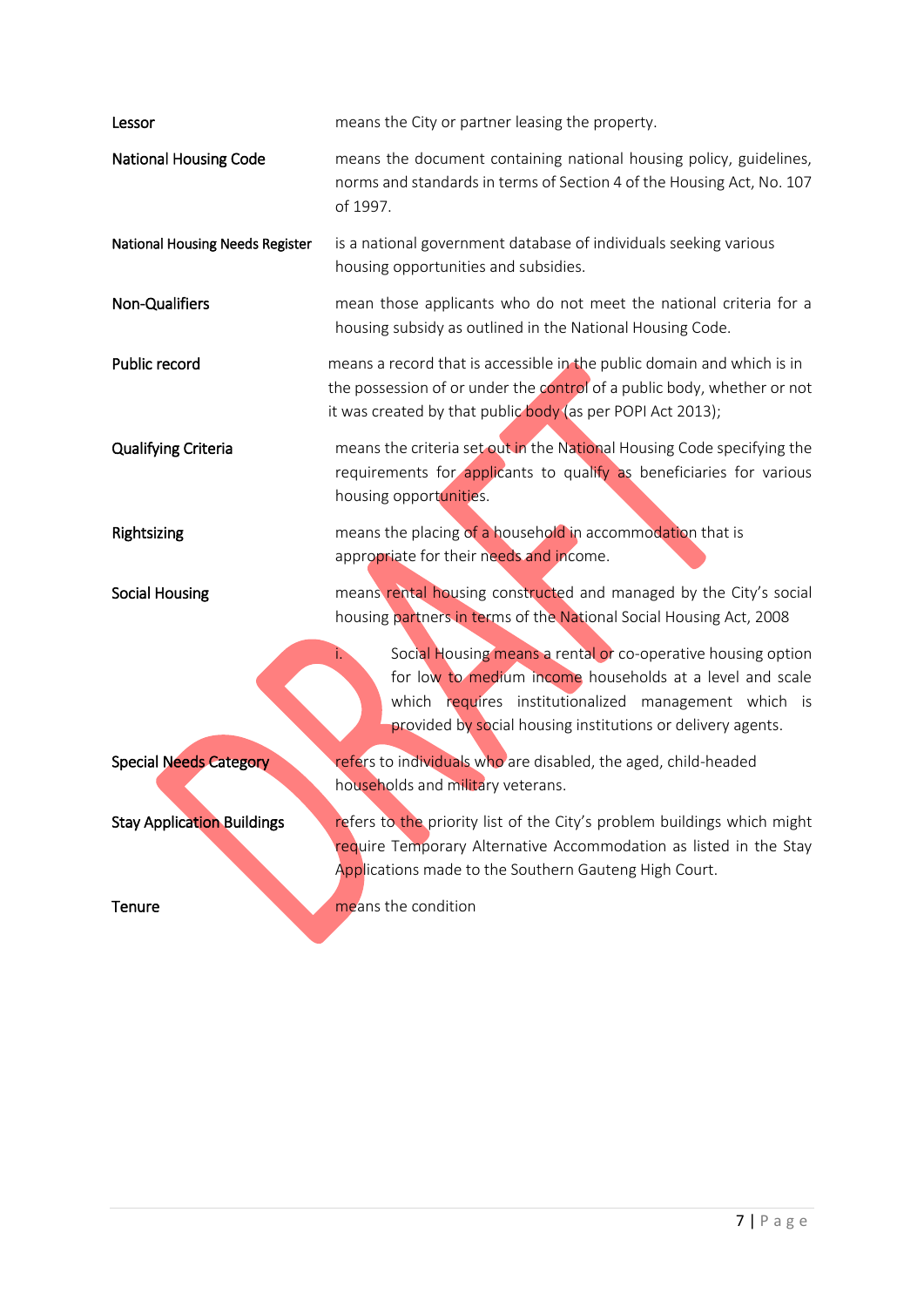# <span id="page-7-0"></span>**5 Abbreviations and Acronyms**

| <b>BNG</b>    | Breaking New Ground previously termed RDP Housing    |
|---------------|------------------------------------------------------|
| CoJ           | City of Johannesburg                                 |
| CRU           | Community Residential Unit                           |
| DSD           | Department of Social Development                     |
| ED            | <b>Executive Director</b>                            |
| FLISP         | Finance Linked Individual Subsidy Programme          |
| <b>HSS</b>    | Housing Subsidy System                               |
| JDA           | Johannesburg Development Agency                      |
| JSIP          | Johannesburg Strategic Infrastructure Platform       |
| <b>JOSCHO</b> | Johannesburg Social Housing Company                  |
| JPC           | Johannesburg Property Company                        |
| MEC           | Member of the Executive Council                      |
| MMC           | Member of the Mayoral Committee                      |
| <b>NHNR</b>   | National Housing Needs Register                      |
| POPI Act      | Protection of Personal Information Act, No 4 of 2013 |
| SASSA         | South African Social Security Agency                 |
| SHI           | <b>Social Housing Institutions</b>                   |
| SPRE          | Special Process for the Relocation                   |
| TEA           | Temporary Emergency Accommodation                    |
| The City      | the City of Johannesburg Municipality                |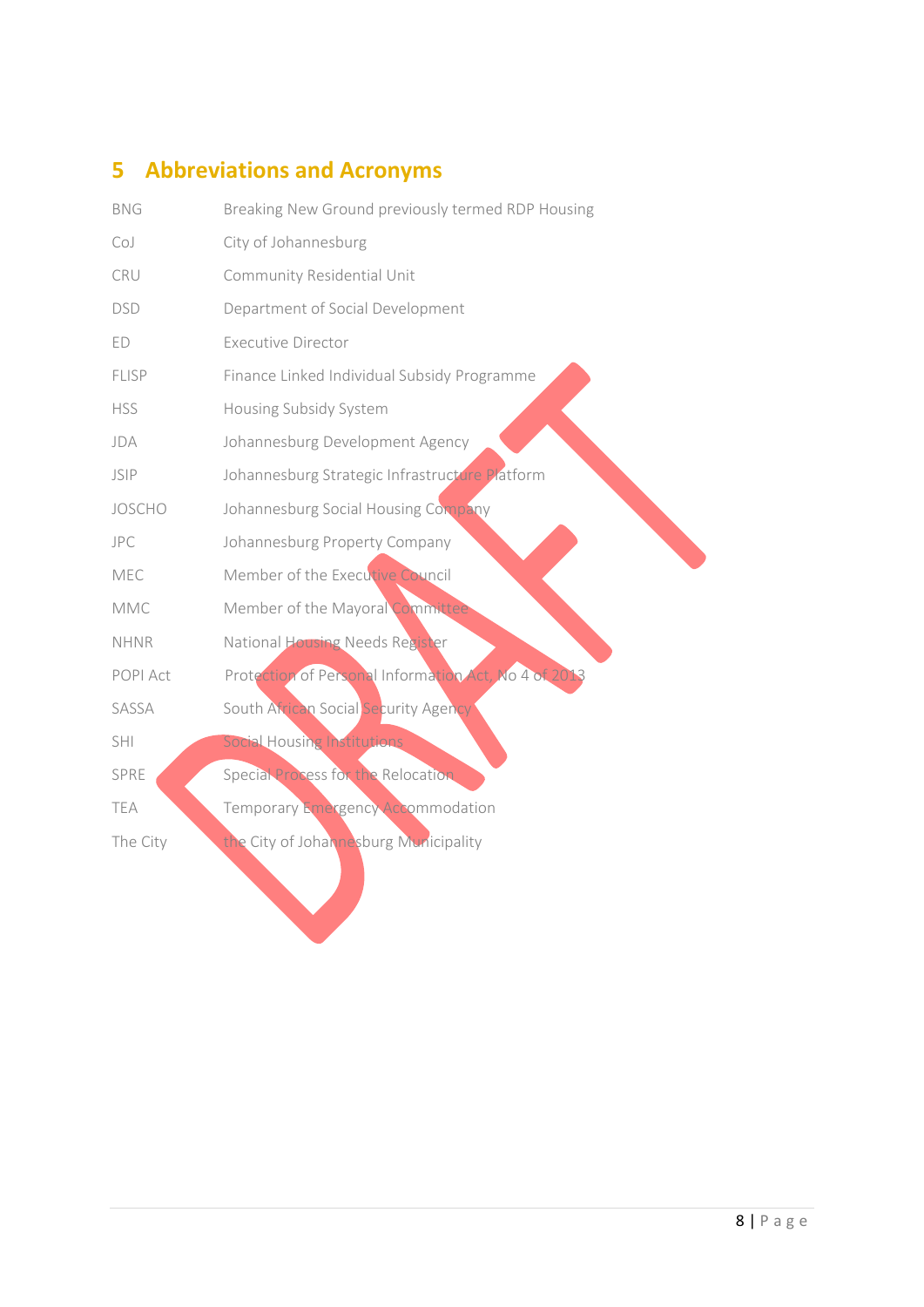# <span id="page-8-0"></span>**6 Allocations Policy**

#### <span id="page-8-1"></span>6.1 Roles and Responsibilities

**6.1.1** The implementation of this policy requires interventions by several City Departments and entities. The respective responsibilities of those involved are summarised below:

#### 6.2 The National Department of Human Settlements

- 6.2.1 The national Department of Human Settlements is the custodian of allocations policy in the country. All policies should be aligned to the National Department of Human Settlements with local circumstances.
- 6.2.2 Responsible for administering the Housing Subsidy System (HSS) and the National Housing Needs Register (NHNR).
- 6.2.3 The Department may appoint external auditors to investigate an allocation process, to ensure there was compliance with selection criteria and application and screening process. Once this has been established to be in order the Auditors will then return the applications for the committee to submit for final approval by council.

#### 6.3 The Provincial Department of Human Settlements

- 6.3.1 Participate in the Joint Housing Allocation Committee (JHAC);
- 6.3.2 Upload applications on HSS for verification once the committee has made the selection
- 6.3.3 Refer the rejected applications to the JHAC for further deliberation;
- 6.3.4 Submit complying applications for approval & subsidy allocation
- 6.3.5 Provide the City with the necessary support required
- 6.4 The City of Johannesburg will be the implementing agent of this policy and ensure adherence by its officials.

#### 6.5 The Joint Housing Allocations Committee (JHAC)

- 6.5.1 Be responsible for a transparent allocation of all developed units in the city to ensure transparency & proper coordination between both the City and the Province
- 6.6 The Housing Allocation Oversight Committee will monitor the implementation of the policy & compliance with its prescript.(Section 79 comment: the oversight is the political function as the Department cannot monitor itself).

#### 6.7 Project Manager

- 6.7.1 Inform the beneficiaries of the outcome of the applications, and proceed with the process to transfer the properties to the name of the beneficiaries;
- 6.8 MMC for Housing shall endorses the targeted areas and percentage beneficiary splits as in line with the approved criteria by the Council, in line with this policy.
- 6.9 The Allocations Sub-Directorate in the Housing Department will be responsible for the efficient and effective implementation of this policy. The Head of the Unit will be responsible for ensuring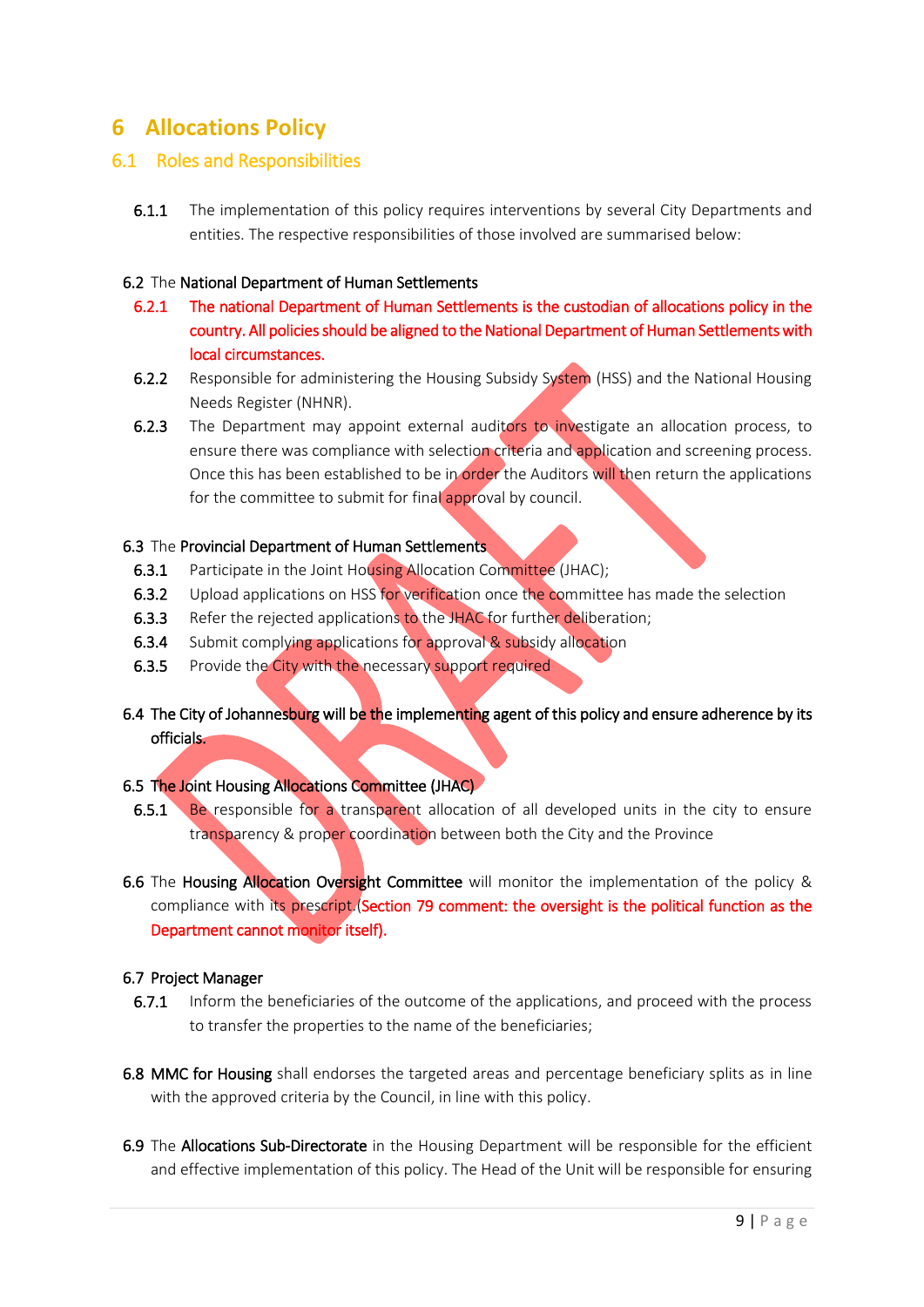adherence with the provisions of the allocation policy and to establish task teams to efficiently execute the prescript.

6.10 Applicants are required to register their need for housing on the National Housing Database through the City. All applicants registered must inform the City's Housing Department on any changes in personal information such as address, marital status, income, or special needs and disabilities. Applicants must always ensure they are contactable by updating their contact details with the Housing Directorate.

# <span id="page-9-0"></span>6.2 Policy Principles

The following principles guide this Housing Allocation Policy:

- 6.2.1 Pro-poor: initiatives aimed at the development of the City's most underprivileged and indigent; ensuring that their circumstances are proactively addressed.
- 6.2.2 Redress: the active engagement in addressing the legacy of unequal development in the City that has resulted in dire living circumstances of people residing in inhumane circumstances; those existing in condemned and overcrowded buildings; and those facing unlawful evictions from land and structures.
- 6.2.3 Fairness: all persons to be treated impartially and just, without favouritism or discrimination during the application and allocation process.
- 6.2.4 First-Come-First-Serve: establish a queuing system where qualifying applicants are ranked based on their order of registration with the National Needs Register & City of Johannesburg's waiting list register, considering the year, date & day (where possible) in which they were registered.
- 6.2.5 Equity: all persons have equal opportunity in applying for housing assistance in accordance with the applicable National Housing Subsidy Programme.
- 6.2.6 Transparency: ensure all processes are clear and any person has reasonable access to the processes followed in selecting and ranking applicants for a housing opportunity.
- 6.2.7 **Administrative Independence:** No Councillor or City Official may get involved in any allocation process or make any commitment on behalf of the City regarding beneficiation.
- 6.2.8 Integration: this policy is implemented in a manner that promotes collaboration, social cohesion and integration in the City.
- 6.2.9 Right of first refusal: Where a beneficiary who is next in line is unable or unwilling to accept the offer of the housing opportunity, such a person shall advise in writing the City & the housing opportunity will be allocated to the next in line. The beneficiary will be re-instilled on the housing database without prejudicing their position.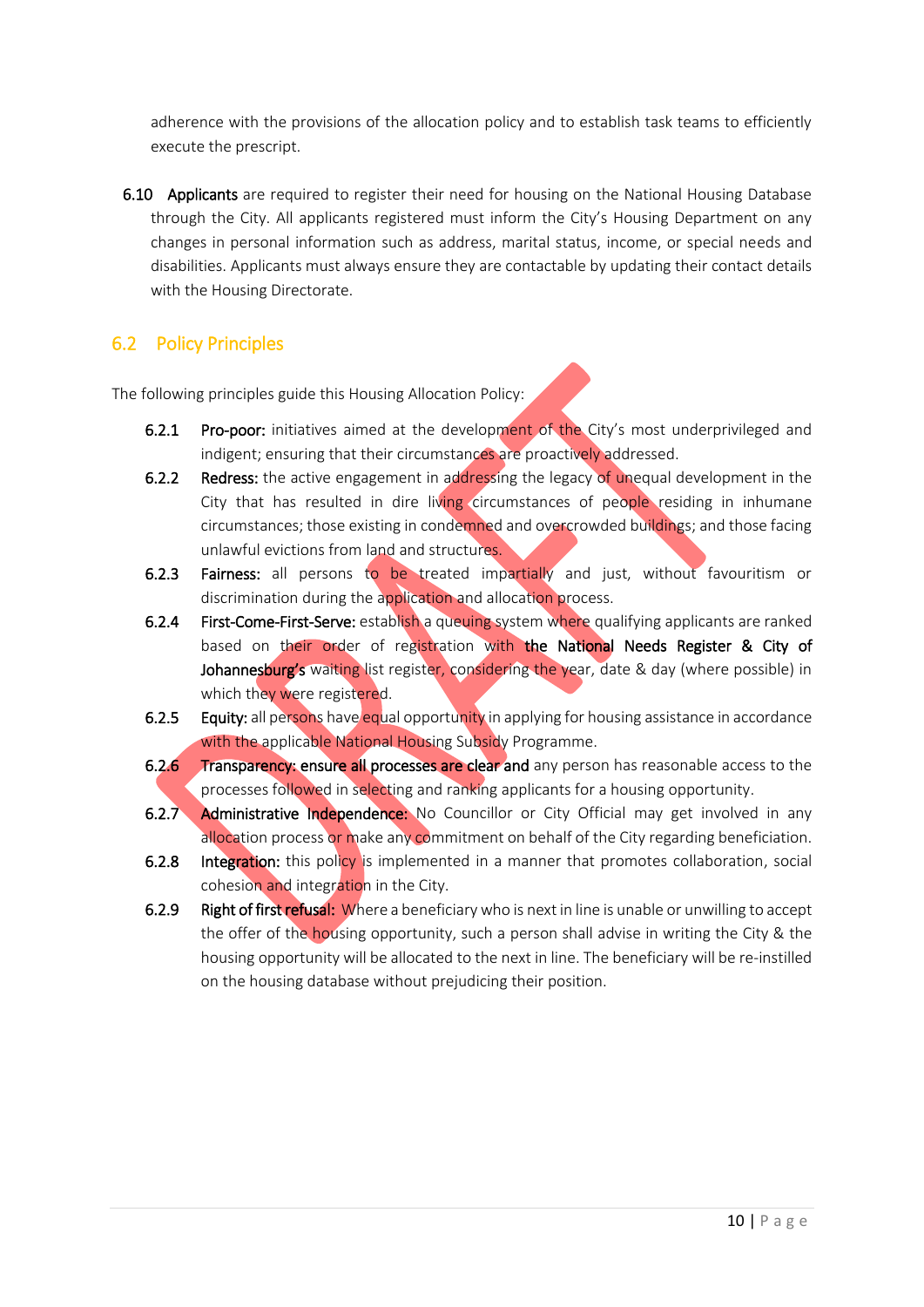<span id="page-10-0"></span>

| Programme                                 | <b>Description</b>                                                                    | <b>Responsibility</b>                         |
|-------------------------------------------|---------------------------------------------------------------------------------------|-----------------------------------------------|
| Delivery Programme 1:                     | Accommodation solutions for temporary assistance provided to evictees and             | <b>Department of Housing</b>                  |
| Accommodation<br>Temporary Emergency      | individuals displaced as a result of natural disasters and emergencies; who may find  | (Inner City Precinct)                         |
| (TEA)                                     | themselves in crisis situations requiring exceptional housing need.                   | (Municipal Boundary)                          |
| <b>Transitional Units</b>                 |                                                                                       |                                               |
| <b>Delivery Programme 2:</b>              | The process whereby informal settlements are incrementally improved and               | <b>Department of Housing</b>                  |
| <b>Upgrading of Informal Settlements</b>  | incorporated into the City, the inhabitants are either relocated or in situ upgrading | 0f<br>Development<br>Department               |
|                                           | is undertaken.                                                                        | <b>Planning &amp; Development</b>             |
|                                           |                                                                                       | Department of Environment and                 |
|                                           |                                                                                       | <b>Infrastructure Services</b>                |
| <b>Delivery Programme 3:</b>              | Greenfield and Mixed Developments cater for the relocation of households from         | <b>Department of Housing</b>                  |
| <b>Greenfields and Mixed Developments</b> | informal settlements, those residing in overcrowded conditions, such as backyard      | 0f<br><b>Department</b><br><b>Development</b> |
|                                           | dwellers and for individuals seeking assistance from the NHNR and City's Housing      | <b>Planning &amp; Development</b>             |
|                                           | Database.                                                                             |                                               |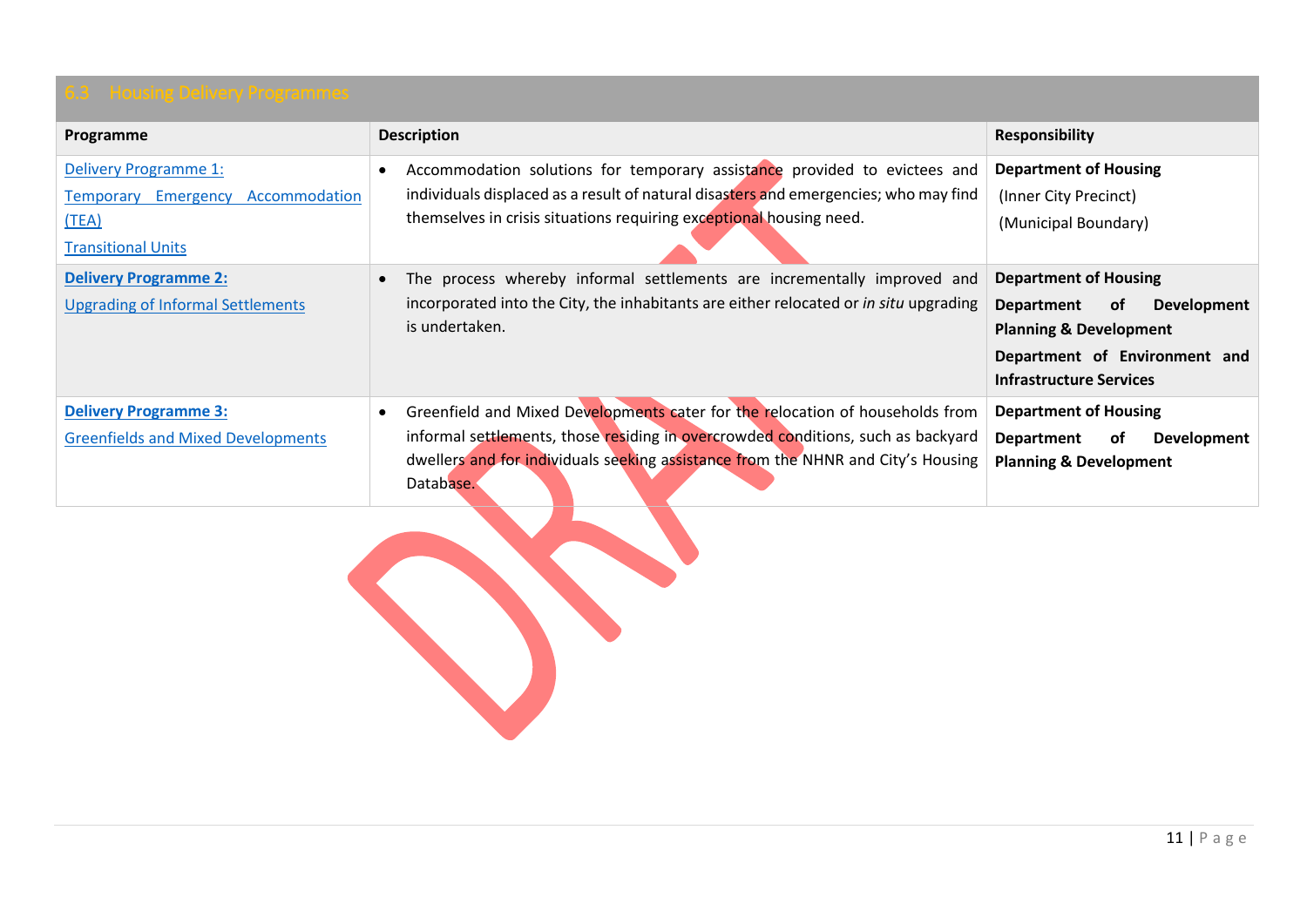| Programme                                                                                  | <b>Description</b>                                                                                                                                                                                                                                                                                                                                                                                                                                                   | <b>Responsibility</b>        |
|--------------------------------------------------------------------------------------------|----------------------------------------------------------------------------------------------------------------------------------------------------------------------------------------------------------------------------------------------------------------------------------------------------------------------------------------------------------------------------------------------------------------------------------------------------------------------|------------------------------|
| <b>Delivery Programme 4:</b><br><b>Economic Rental Units</b>                               | The establishments are partially subsidised by the Municipality and are designated<br>for poorer households. They include flats, semi and detached homes and duplexes<br>that are leased out to beneficiaries and the contract is renewed by applicants<br>every year.                                                                                                                                                                                               | <b>Department of Housing</b> |
| <b>Delivery Programme 5:</b><br><b>Social Housing &amp; Community Residential</b><br>units | This is rental housing constructed and managed by the City's Social Housing<br>Institutions and partners. It assists in the provision of affordable rental housing<br>for households in the missing middle gap, that earn too much to qualify for free<br>housing yet too little to afford a mortgage.<br>Provision of rental through Social Housing Institutions to the open market at<br>affordable rate, in areas that are not constrained to restructuring zones | <b>JOSHCO</b>                |
| <b>Delivery Programme 6:</b><br><b>Senior Citizens Accommodation</b>                       | These facilities are reserved to accommodate senior citizens, who are persons<br>aged from 60 years and older. Older persons on the database and existing older<br>tenants qualify to reside in these units.                                                                                                                                                                                                                                                         | <b>Department of Housing</b> |
| <b>Delivery Programme 7:</b><br><b>Community Hostels</b>                                   | These are the previously single sex Hostels which have been converted into self-<br>contained family units.                                                                                                                                                                                                                                                                                                                                                          | <b>Department of Housing</b> |
| Table 1: Housing Delivery Programme                                                        |                                                                                                                                                                                                                                                                                                                                                                                                                                                                      |                              |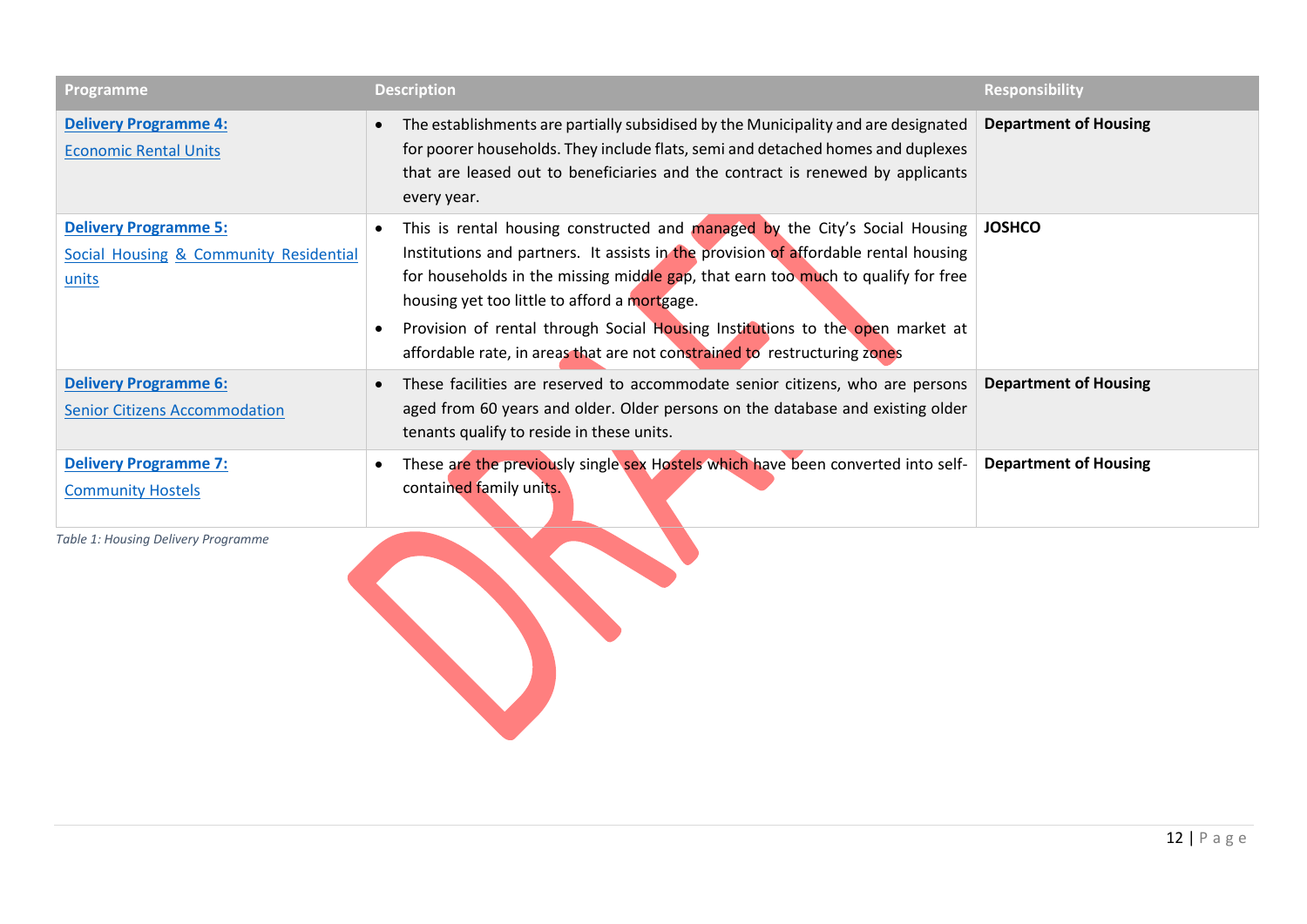# <span id="page-12-0"></span>6.4 National Qualifying Criteria for Housing Assistance

The qualifying criteria will be in line with the National Housing Code 2009<sup>1</sup> and will be reviewed in line with the subsequent amendments to the code, in order to be eligible for a housing subsidy. The applicant must:

- (a) Lawfully reside in South Africa as a citizen of the Republic of South Africa or in possession of a permanent residence permit. Certified copies of the relevant documents must be submitted with the application;
- (b) Be legally competent to contract i.e. over 18 years of age; legally married or divorced; single with dependants and of a sound mind;
- (c) Be married with financial dependents: He or she must be married (in terms of civil law or customary union) or habitually cohabits with a partner, or single and has proven financial dependents;
- (d) Earn a monthly income: Gross monthly income does not exceed R3 500 per month in the case of a BNG<sup>2</sup> house, and  $R7000$  per month in the case of FLISP, as approved by the National Department of Human Settlements;
- (e) Not have previously benefited from government housing assistance directly or indirectly through a spouse;
- (f) Be a first-time property owner: He or she is acquiring property for the first time, and does not have fixed residential property
	- except in the case of relocation assistance or where property is acquired through the Land Restitution programme
- $(g)$  Special needs categories such as disabled<sup>3</sup>, the aged, child-headed households and military veterans<sup>4</sup>;
- (h) The above criteria will be adjusted in terms of amendments which may be made by the National Department of Human Settlements from time to time.

#### 6.4.1 Selection Criteria

The following criteria will serve as a guideline for selection of beneficiaries for allocation purposes:

a) **Up to 50 per cent** of the units in all Greenfield and Mixed Development sites (inclusive of any households from informal settlements) should be allocated to qualifying applicants provided they are on the NHNR database & City's & City's waiting list, from the primary level from all regions in the City. However, the City reserves the right to alter the percentage allocated where stipulated by a resolution of Council.

<sup>2</sup> Department of Housing. 2004. *Breaking New Ground: A Comprehensive Plan for the Development of Sustainable* Human Settlements. Pretoria, South Africa.

3 Disabled persons must comply with the criteria as defined by the Department of Social Development (DSD)

4 In line with the provisions of Military Veterans Act 18 of 2011

<sup>1</sup> <sup>1</sup> Department of Human Settlements. 2009. National Housing Code. Pretoria, South Africa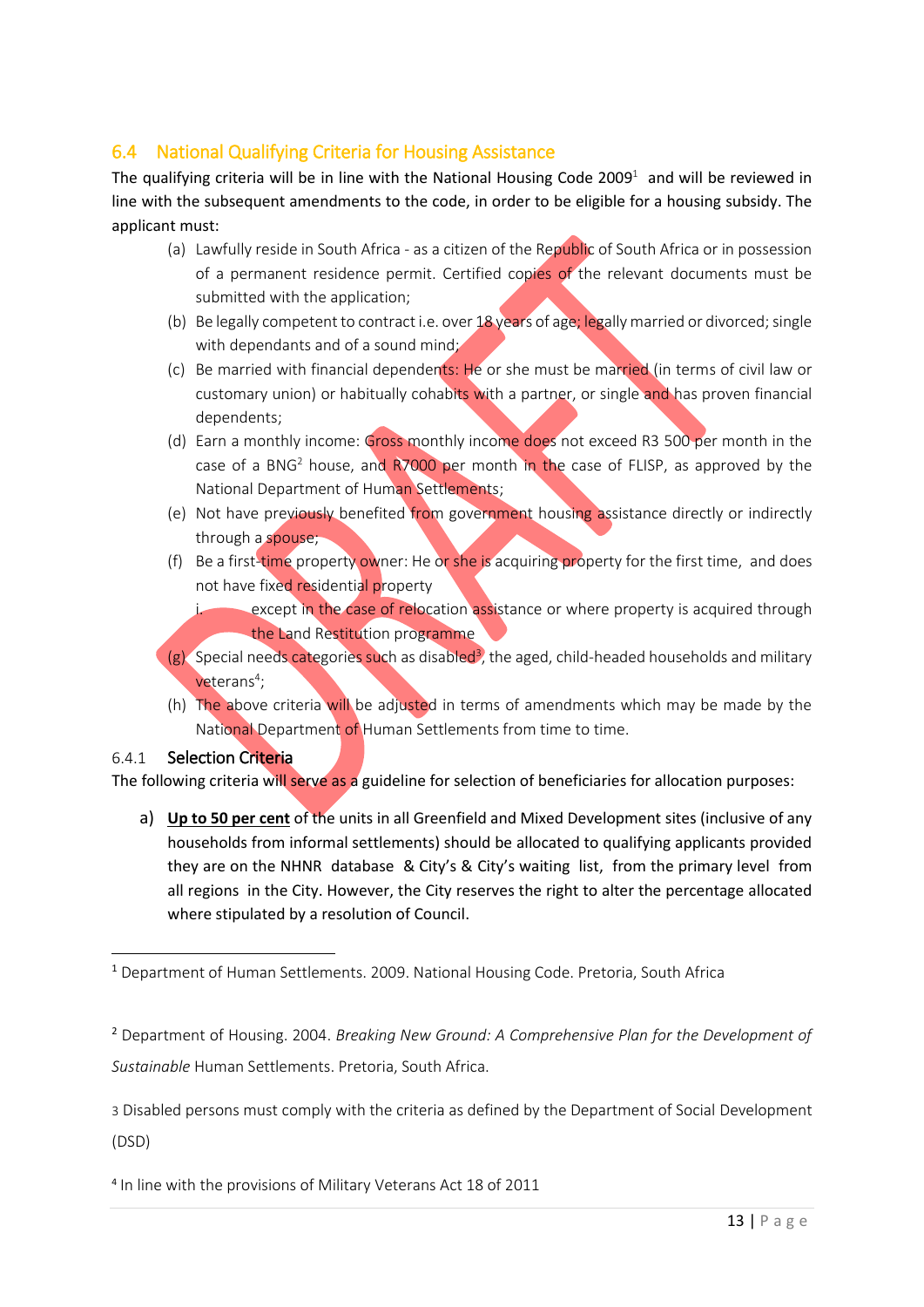- a) The remaining 50 per cent of housing opportunities must be allocated to applicants from outside the targeted primary level. Within the reserved 50%:
	- i. A minimum of 10% of the units will be reserved for the aged and people with disabilities
	- ii. The remaining percentage will to cater for other households who meet the qualifying criteria on a *first come, first serve basis* from the City's Housing Database, as well as third level criterion group

#### <span id="page-13-1"></span>6.4.2 Primary level criterion for selection

- a) Households on the 1996 / 1997 waiting list if applicable or the City's Housing
- b) Informal Settlements residents

#### 6.4.3 Secondary level criterion for selection

a) Special needs categories; People living with disabilities, Child headed households, elderly and any other special case categories as defined by council where necessary

#### 6.4.4 The Third Level criterion for selection

a) People residing in public hostel who meet the National qualifying criteria. The prioritization is based on the hostel eradication programme and a need to fast-track the improved conditions in these establishments. This will also assist to achieve integration of these households onto a bigger society.

#### <span id="page-13-0"></span>6.5 Temporary Emergency Accomm

#### 6.5.1 Policy Intent

a) The City of Johannesburg is required to meet its constitutional and statutory obligations in the provision of Temporary Emergency Accommodation (TEA) in Emergencies as indicated in Chapter 12 of the Housing Code and in line with the City's Temporary Emergency Accommodation Provision Policy (currently in draft format), which is guided by the Emergency Housing programme in the National Housing Code (2009). The policy addresses circumstances where all affected households have suffered due to an emergency, disaster, eviction and crises leaving them homeless and destitute. It provides temporary relief to all households in a state of exceptional housing need -those living in unsafe conditions or rendered homeless are assisted through the provision of secure access to land, infrastructure services and shelter.

#### 6.5.2 Allocation Guidelines

a) All allocation processes in into TEA will be addressed in the City's Temporary Emergency Accommodation Provision Policy, the Policy is currently under review.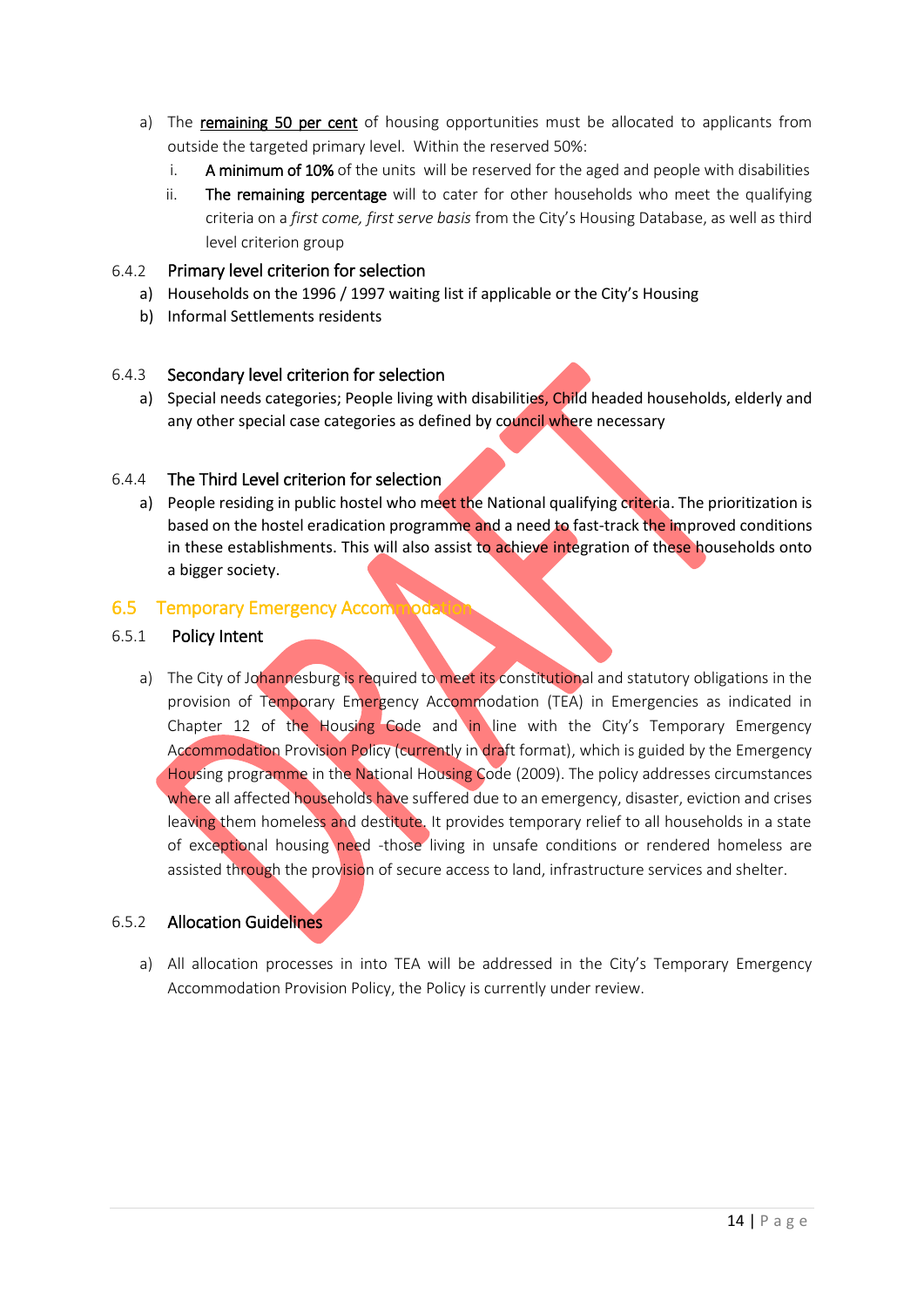### <span id="page-14-1"></span><span id="page-14-0"></span>6.6 The Formalisation of Informal Settlements

#### 6.6.1 Policy Intent

- 6.6.1.1 The purpose of this policy is to guide the process to be followed in the allocation of serviced erven or BNG housing located within an Upgrading of Informal Settlement Programme (UISP) project in the City. The upgrades cater for people living in that specific informal settlement if they qualify for the housing opportunity as per the qualifying criteria outlined in this policy.
- 6.6.1.2 Settlements that are earmarked for in-situ upgrading, serviced stands shall be provided to the inhabitants of such informal settlements in line with the qualifying criteria as outlined in section 7 above.
- 6.6.1.3 Subsequently, inhabitants who dwell in inhabitable land, which is privately owned or unsuitable for a human settlement development shall be eligible for relocation. This is provided they qualify as per the outlined qualification criteria in in section 7 above and have registered their housing need on the City's Housing Demand Database.

#### 6.6.2 Relocation of Beneficiaries

- 6.6.2.1 In cases where relocation is unavoidable, it should be based on the principle of minimal disruption to the affected persons. Persons qualifying on the national qualifying criteria for housing assistance should be relocated to a site as close as possible to the existing settlement. A relocation strategy should be developed in consultation and in collaboration and agreement with the community, in line with the approved IDP.
- 6.6.2.2 In cases where there is a need to relocate households on an urgent basis to provide access to areas for the provision of municipal engineering services, the Department of Housing will submit an application for the National Housing Programme: Housing Assistance in Emergency Circumstances to the Gauteng Department of Human Settlements for MEC approval.

#### 6.6.3 Allocation Guidelines

- 6.6.3.1 In principle residents of informal settlements undergoing relocation will be allocated a BNG house, or serviced erven in relocation projects subject to them meeting the national qualifying criteria as outlined in section 7 of this policy.
- 6.6.3.2 The following procedures are to be followed in the case of informal settlement upgrading in relocations:
	- i. The total number of dwellings in an informal settlement must be identified, quantified and verified to inform upgrading plans.
	- ii. Community consultations with affected individuals will determine the sufficiency of the planned units to accommodate all qualifying residents and derive alternative solutions to accommodate those qualifying residents that are not located for.
	- iii. During the allocation process, a site or unit is allocated to a qualifying household currently residing in that informal settlement, provided they have registered their need on the National Housing Needs Register Database. Housing opportunity allocations shall occur in a manner of first-come-first- serve and priority ranking on the list, with one informal dwelling receiving one new housing unit. The occupants must submit all relevant documentation, be verified on the Housing Subsidy Scheme (HSS) and sign a sales agreement.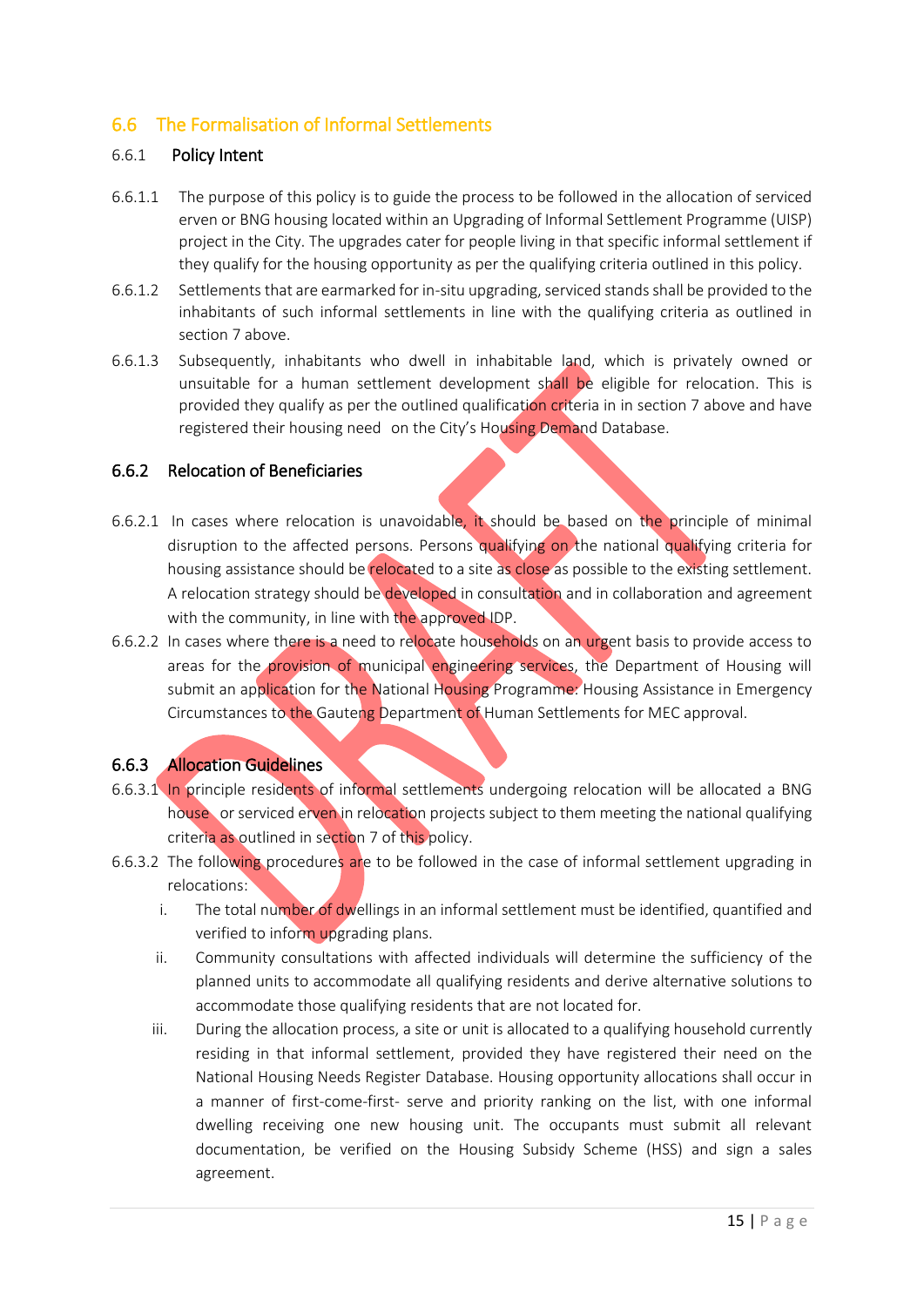- <span id="page-15-1"></span>iv. If there are invasions in existing settlements when upgrading is imminent, they are to be reported to the City's Anti-land invasion unit, and penalty points on the individuals will be rendered on the City's Housing Database affecting their priority ranking on the list.
- v. On handover of the unit, a D4 certificate (happy letter) acknowledging receipt and acceptance of the house is signed, and a registered Title deed where township establishment has been completed or settlements meet acceptable standards and are approved by Council.
- vi. Those households in the informal settlement who do not meet national criteria will be referred to other subsidy instruments available in the City such as Social Housing, economic Rental Units, Serviced Sites and FLISP depending on the circumstances of each case in line with the Informal Settlement Upgrading Programme.
- vii. The housing needs of non-qualifiers that are not lawful residents of South Africa and/or do not have proper documentation will not be rendered. These individuals will be referred to the Department of Home Affairs.

### <span id="page-15-0"></span>6.7 Greenfields and Mixed Development

#### 6.7.1 Policy Intent

- 6.7.1.1 Greenfield and Mixed Developments cater for the relocation and allocation of households from informal settlements, those residing in overcrowded conditions, such as backyard dwellers, Public Hostels and for individuals seeking assistance from the National Housing Needs Register and City's Housing Database.
- 6.7.1.2 These developments are also intended to address the beneficiaries in the Housing Demand Database and enable allocation for such qualifying individuals.
- 6.7.1.3 To achieve the desired integration of the different communities within the Greenfield and Mixed Developments, the following households will be prioritized and allocated to these developments:
	- i. Households that are part of targeted informal settlements identified for relocation to the project.
	- ii. Households on the *1996 / 1997* waiting list if applicable or the City's Housing Database.
	- iii. Individuals residing in informal settlements and targeted areas who are registered on the City's Housing Database.
- 6.7.1.4 Households whose incomes exceed R3 501 per month but less than R22 000 per month are eligible to purchase a vacant serviced stand at input cost through the Finance Linked Individual Housing Subsidy Programme (FLISP). These persons may also apply for the Economic Rental Unit accommodation.
- 6.7.1.5 Households whose incomes exceed R7 500 per month should be awarded an opportunity to buy a vacant serviced stand at the current market value. The City will in line with the Property Rates Act, determine the market value of serviced stands.
- 6.7.1.6 These persons may also apply for rental accommodation managed by Social Housing Institutions.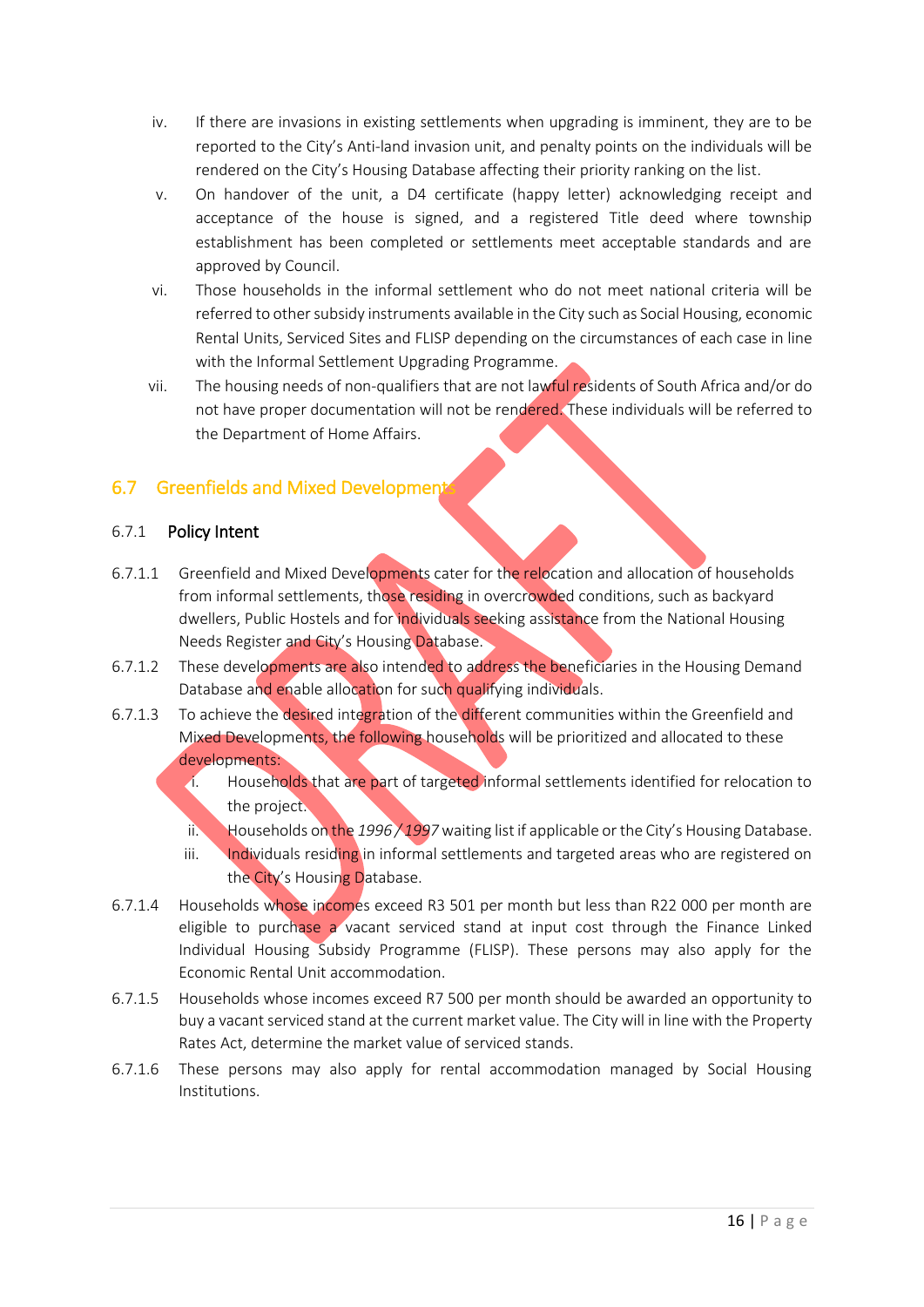# <span id="page-16-1"></span><span id="page-16-0"></span>6.8 Economic Rental Units

#### 6.8.1 Policy Intent

The policy is intended to regulate and provide guidelines on the management of Economic Rental Units for the City.

The following types of Economic Rental Units are covered by this policy:

- i. General Public Rental Housing including houses; flats and staff hostels
- ii. Housing designated for the elderly (Senior Citizen's Accommodation)
- iii. Housing for persons receiving government grants other than old age pensions.

Economic Rental Units will be allocated to households registered on the City of Johannesburg's waiting list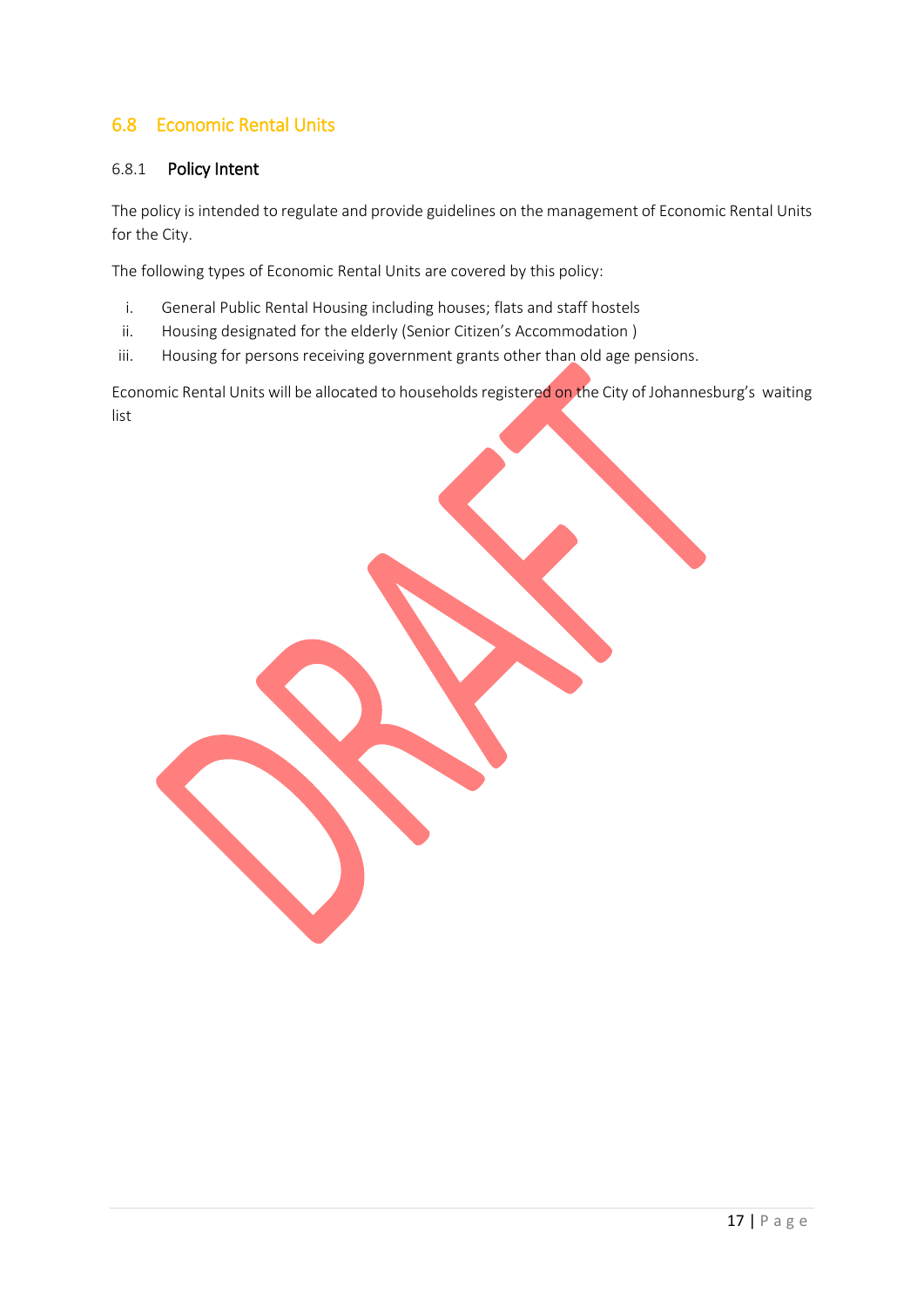#### 6.8.2 Allocation Guidelines

- 6.8.2.1 The Economic Rental Units are subsidised by the Municipality and are designated for poorer households of a combined income ranging from R3500 to R7000 per month and as the revised amount as approved by Council. The latest financial and family circumstances will be considered when a lease is negotiated. The applicant must not have benefitted from other housing programmes being implemented & funded by the City, with an exception of Temporary Emergency Accommodation.
- 6.8.2.2 Before a prospective beneficiary is given an application form, a Deeds Search should be done to determine if the applicant still owns private property in the province (in which case the request will be declined) or has benefited from any of Government's Housing Opportunities or once owned property which was acquired privately but has now been disposed (application forms are then issued*).*
- <span id="page-17-1"></span>6.8.2.3 Applications on the waiting list must be renewed by applicants every year to ensure the database reflects true need. Applicants who do not renew their applications will be flagged on the database and their application will be removed or flagged separately. No illegal occupation and subletting will be allowed.
- 6.8.2.4 A lease agreement for a maximum period of two years must be entered prior to occupation. The tenant has the option to renew the lease agreement three months prior the expiry date. Failure to do so, will trigger a notice to vacate, where a next qualifying beneficiary will be allocated the unit. Units comprising of more than one bedroom may only be allocated to persons with dependant(s) provided the dependant is not a spouse or a partner.
- 6.8.2.5 In cases of death of a lessee, transfer of tenancy will occur where an immediate family member i.e. the spouse and/or child, who resided with the beneficiary and is competent to contract, may apply to enter into a lease agreement with the City. The national qualifying criteria for housing assistance (identified in 6.1) will be applicable.
- 6.8.2.6 In cases where the beneficiary's affordability changes, or their family structure, the household is encouraged to occupy a new unit in alignment to their revised affordability through rightsizing.

#### <span id="page-17-0"></span>6.9 Social Housing

#### 6.9.1 Policy Intent

- 6.9.1.1 Social housing refers to rental housing constructed and managed by the City's Social Housing Institutions (SHIs) and partners in terms of the National Social Housing Act, no. 16 of 2008. The main objective of the Social Housing Programme is to provide capital to housing institutions for the provision of affordable rental housing. The capital subsidy is allocated to the SHI such as the Johannesburg Social Housing Company (JOSHCO), to accommodate beneficiaries who qualify for a subsidy allowance.
- 6.9.1.2 These institutions provide affordable social housing to families who would otherwise be unable to afford accommodation. South African citizens with an income bracket between R3500 and R7500 per household, earn too much to qualify for free housing under the BNG scheme, but not enough to qualify for a bond or mortgage. This opportunity is to assist beneficiaries in this missing middle gap, serving the market for households whose total household income is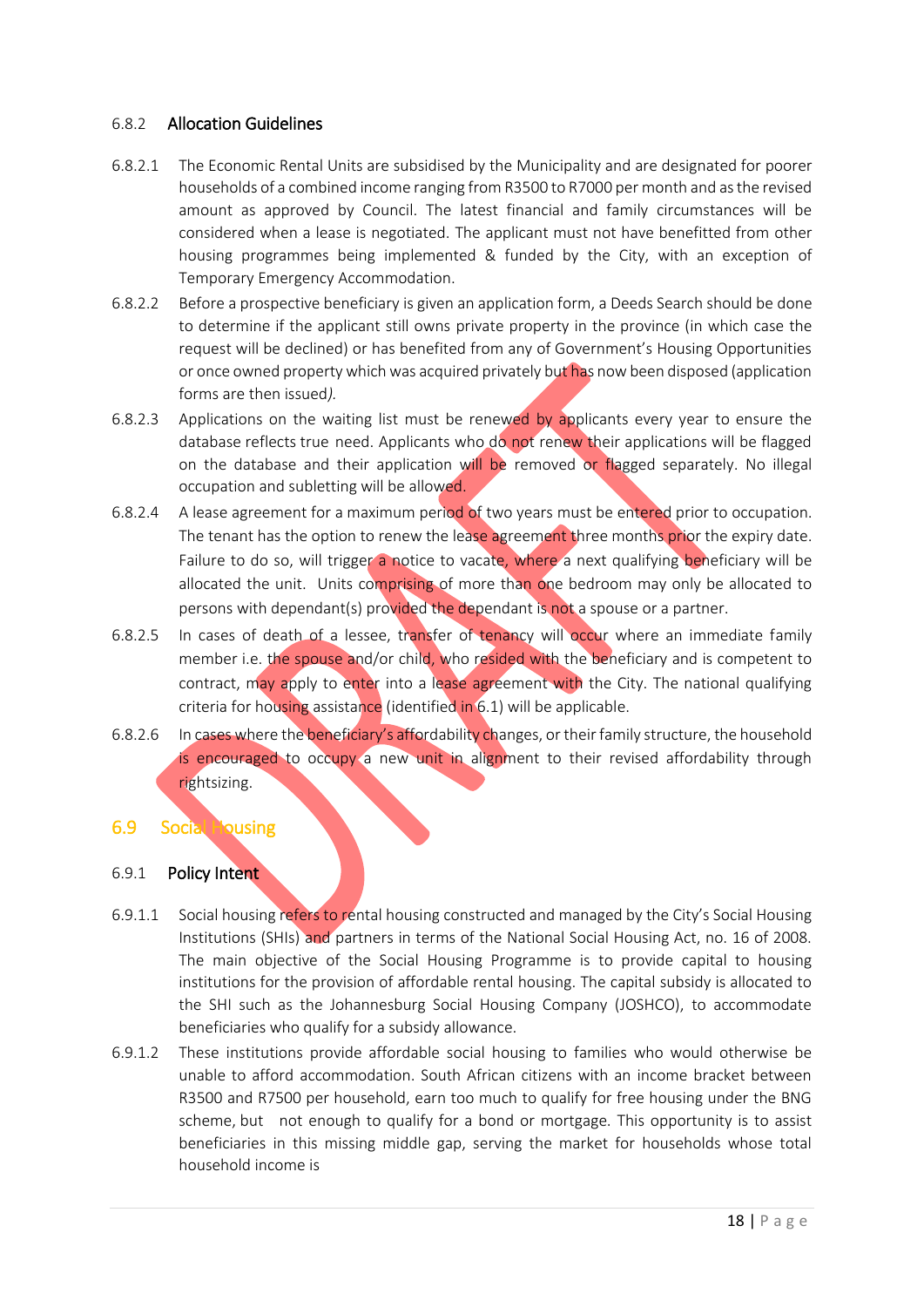#### <span id="page-18-1"></span>6.9.2 Allocation Guidelines

6.9.2.1 Social Housing in the City has its own Allocation processes and allocation relating to it are addressed in their allocation processes. (Section 79 comments: Joshco is an entity of the City and Department of Housing, this Allocation Policy Guidelines should be applicable to them too)

#### <span id="page-18-0"></span>6.10 Senior Citizens Accommodation

#### 6.10.1 Policy Intent

- 6.10.1.1 The City has over 2000 residential units, managed by the Housing Department, that have been reserved to accommodate senior citizens. The Aged applicants on the database and existing aged tenants qualify to reside in these units. These units are located in 24 estates that are situated in 5 Regions, (Regions  $B$ ,  $C$ ,  $E$ ,  $F$  and  $G$ ). The units are calculated as per the beds rather than the units.
- 6.10.1.2 The facilities are currently rendering accommodation services only for citizens that do not require any frail care services.

#### 6.10.2 Allocation Guidelines

- 6.10.2.1 The Department of Housing in collaboration with Johannesburg Property Company (JPC) shall appoint caretakers to manage the Senior Citizens Accommodation. The role of the caretakers shall be to ensure that these facilities are well maintained and report any vacant units to the Allocations Sub-Directorate in the Department of Housing.
- 6.10.2.2 In the event of bereavement, a tenant married to a spouse who has not reached the qualifying age, such a surviving spouse shall be right sized for other housing opportunities, provided she/he is willing to apply for such an opportunity*.*
- 6.10.2.3 No unauthorised person other than the allocated person/s shall be permitted to live in the Senior Citizens Accommodation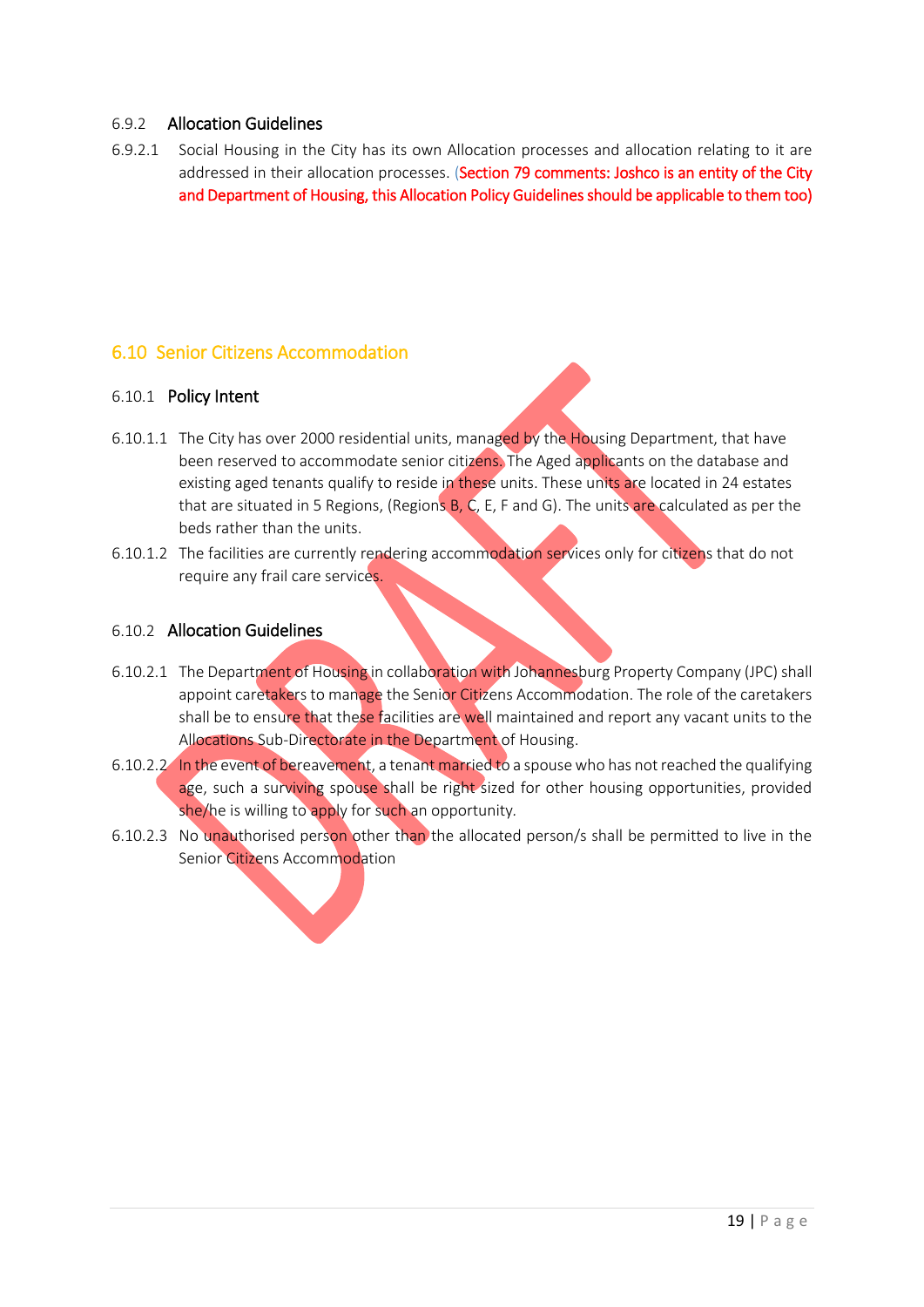## <span id="page-19-1"></span><span id="page-19-0"></span>6.11 Community Hostels (Community Rental Facilities)

#### 6.11.1 Policy Intent

- 6.11.1.1 To provide for a transparent and consistent process for allocating beneficiaries from the old hostels, to the newly built or refurbished family units and/or RDP Flats, based on their household income*.*
- 6.11.1.2 The City of Johannesburg is the custodian of community hostel facilities and provides services to the hostels. These services include the maintenance of hostels, the provision of water, sanitation, electricity and the removal of waste. These hostel units were historically created to house single-sex migrant workers, but since the dynamics of the units have changed on a gender and socio-economic scale.
- 6.11.1.3 Staff Hostels are another hostel typology that house members of staff from the City of Johannesburg. These are in the process of being phased out, however, their allocation would subscribe to the same Community Hostel allocation guidelines below*.*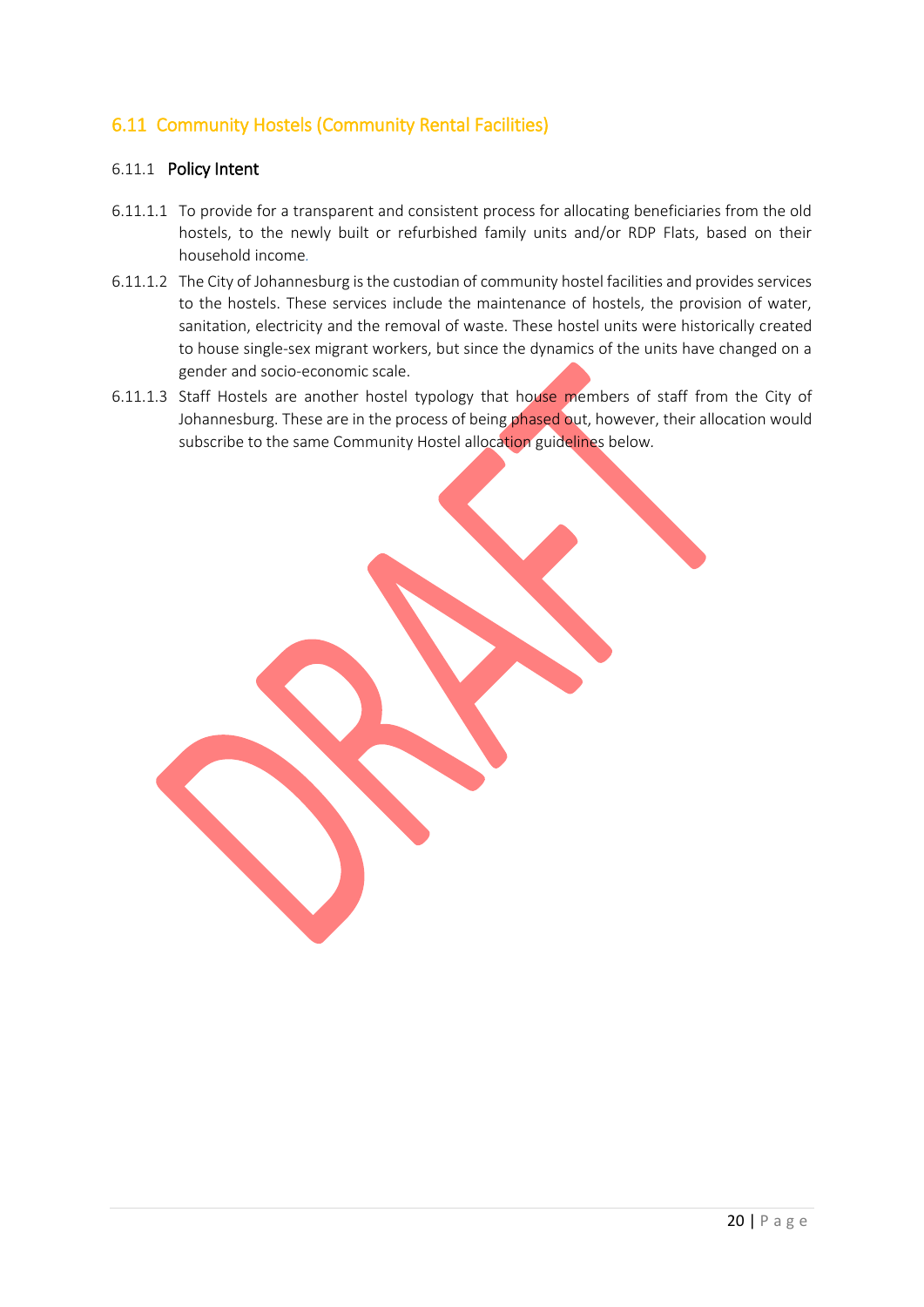#### 6.11.2 Allocation Guidelines

- 6.11.2.1 The Community Hostels will follow the same route as Informal Settlements Upgrading Programme as well as Economic Rental Units, which are subsidised by the Municipality and are designated for poorer households of a combined income ranging from R3500 to R7000 per month. The latest financial and family circumstances will be considered when a lease is negotiated. The qualifying applicants within the public hostels will be allocated in the percentage criterion as outlined in section 8 above. Those that qualify for rental will be allocated in line with the solution they qualify for.
- 6.11.2.2 Before a prospective beneficiary is given an application form, a Deeds Search is done to determine if the applicant still owns property (in which case the request is declined) or has benefited from any of Government's Housing Opportunities or once owned property which was acquired privately but has now been disposed (application forms are then issued for rental).
- 6.11.2.3 Applications must be renewed by tenants every year to ensure the database reflects true need and are within the allowed qualifying income categories. Applicants who do not update their information will be flagged on the database and requested to vacate the units. No illegal occupation and subletting will be allowed.
- 6.11.2.4 A lease agreement for a maximum period of two years must be entered prior to occupation. The tenant has the option to renew the lease agreement three months prior expiry. Units comprising of more than one bedroom may only be allocated to persons with dependant(s) provided the dependant is not a spouse or a partner.
- 6.11.2.5 In cases of death of a lessee, transfer of tenancy will occur where an immediate family member i.e. the spouse and/or child, who resided with the beneficiary and is competent to contract, may apply to enter into a lease agreement with the City. The outlined national qualifying criteria for housing assistance will be applicable.
- 6.11.2.6 In cases where the beneficiary's affordability changes, the household is encouraged to occupy a new unit in alignment to their revised affordability through rightsizing.

# <span id="page-20-0"></span>**7 Transfer of Tenancy**

- 7.1.1 A transfer of tenancy is considered when the tenant divorces, dies or the remaining spouse/partner/parents dies.
- 7.1.2 The tenancy may be transferred to the surviving spouse/partner or adult children on the death of a tenant;
- 7.1.3 The tenancy commences the day following the death of the contracted tenant as recorded on the death certificate;
- 7.1.4 The allocated individual will have to enter into a new lease agreement within three months of the transfer, subject to meeting the qualifications requirements;
- 7.1.5 The conditions of the lease agreement with apply and the person will be liable of all applicable charges;
- 7.1.6 If the remaining occupants are minor dependants of the deceased tenant, then the tenancy may be transferred to a legally appointed guardian, with specified conditions and a contractual agreement entered.
- 7.1.7 No illegal transfer of tenancy to friends, family, etc will be tolerated, such tenants will be requested to vacate the unit.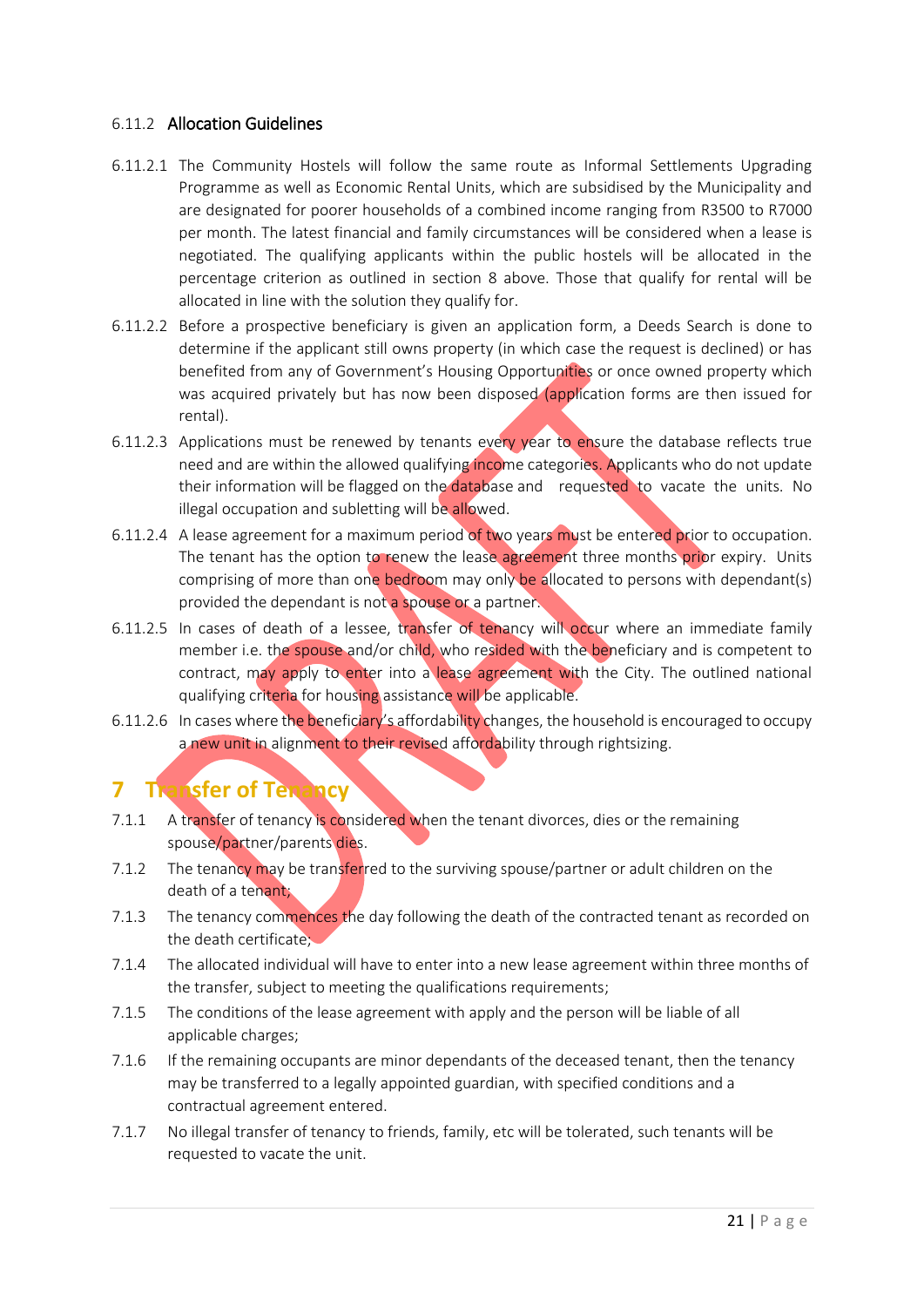# <span id="page-21-0"></span>**8 Joint Housing Allocations Committee**

- a) The Department of Housing will establish a Joint Housing Allocations Committee for allocation purposes, in line with the National Allocations Guidelines;
- b) The members to serve on the Housing Allocations Committee will be appointed by the Executive Director (ED) for Housing and approval granted by the MMC for Housing, with a report submitted for Council approval;
- c) The Housing Allocations Committee shall be chaired by the Deputy Director: Allocations and Beneficiary Education.
- d) The Chairperson will schedule the meetings of the Committee and provide monthly reports to the Director: Housing Support, who will in turn prepare quarterly progress reports to the Executive Director: Housing, detailing progress on projects, specific targeted areas and percentage beneficiary splits.
- e) Housing Allocations Committee will from time to time liaise with the City's Housing Allocations Oversight Committee,

#### 8.1.1 Establishment of the Joint Housing Allocations Committee (JHAC)

- a) The term of Office of the JHAC shall be one calendar year.
- b) Director: Housing Support directorate to ensure they initiate the Appointments to the JHAC with Regional Directors & Province and shall be confirmed three months before the end of the cycle.
- c) Nominated Committee members shall not serve in the same committee for more than two calendar cycle

#### 8.1.2 Composition of the JHAC

#### The Committee shall be comprised of the following:

- b) Two officials representing the Department;
- a) Two officials from the Province
- b) Each party to the Committee shall nominate an alternate member from each side to serve in cases where a permanent member is not able to attend a specific meeting of the Committee.

#### 8.1.3 The Chairperson

- a) The Committee should be chaired by one of the City's official as elected by the Executive Director for Housing and approved by the City Manager;
- b) The Deputy Chairperson position to be filled by one member form the Provincial department in line with the National Allocation guidelines

#### 8.1.4 Functions of the Committee

- a) Recommend allocation lists for projects in the City across all regions;
- b) The chairperson to write a submission with the recommended beneficiaries for MMC's approval prior any allocation;
- c) Set out an allocation criteria in line with the policies' priorities
- d) Ensure that the right beneficiary is allocated the right house and handed over the title deed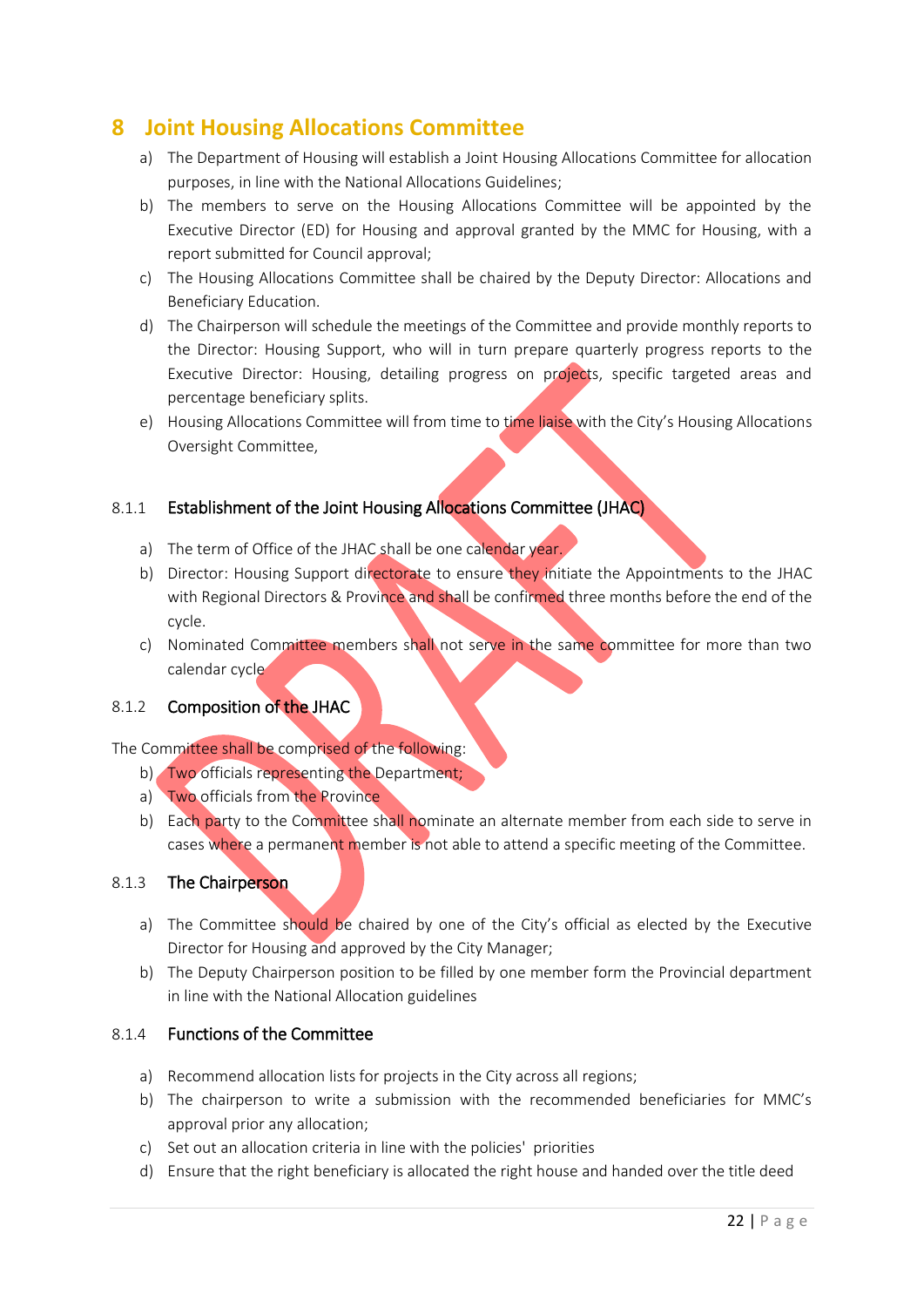- e) To administer all selection, verification and allocation processes within the framework of applicable legislation and policy prescripts;
- f) Submit applications for consideration and obtain the required subsidy application approval from the Council and the MEC;
- g) Inform the applicant with a receipt confirming the success of the application

#### 8.1.5 Operational Arrangements for the JHAC

- 8.1.5.1 Quorum arrangements.
	- a) The JHAC's quorum will comprise all members of the Committee.
- 8.1.5.2 Meeting arrangements.
	- a) The first meeting of the committee should nominate the chairperson and the deputy chairperson in line with 11.3. above
	- b) The JHAC shall meet once a month and decide if more meetings are required (depending on the urgent matters). In order to strengthen transparency, the meetings of the JHAC shall be open to the public to observe
	- c) The chairperson will direct the intervals of meetings where required in line with project processes
	- d) The chairperson to ensure that declaration forms are signed at the end of the meeting, where there might be any conflict of interest with the recommended beneficiaries( transparency where family members, people they know are potential beneficiaries);
	- e) The chairperson to ensure confidentiality clause is signed and adhered to at all times
- 8.1.5.3 Secretariat
	- a) The secretariat function shall be fulfilled by the City Manager's office or a nominated representative from the city in line with the National Allocations Guidelines
	- b) All proceedings and decisions of the Committee shall be recorded and preserved for auditing purposes;

# <span id="page-22-0"></span>**9 Monitoring and Evaluation**

The Allocations sub-directorate will prepare monthly and quarterly reports for the Executive Director & MMC of Housing on allocated units, with full details of beneficiaries for monitoring and reporting purposes.

# <span id="page-22-1"></span>**10 Housing Allocations Oversight Committee**

- 10.1.1 A Special Cases Committee shall be constituted as an appellate on decisions of the Housing Allocations Oversight Committee. The Special Cases Committee shall comprise of:
	- The City Manager or his/her designate;
	- The Executive Director of Housing or his/her designate;
	- The Housing Department Senior Management Team
	- Regional Heads of the City's Department of Housing and
	- Designated Officials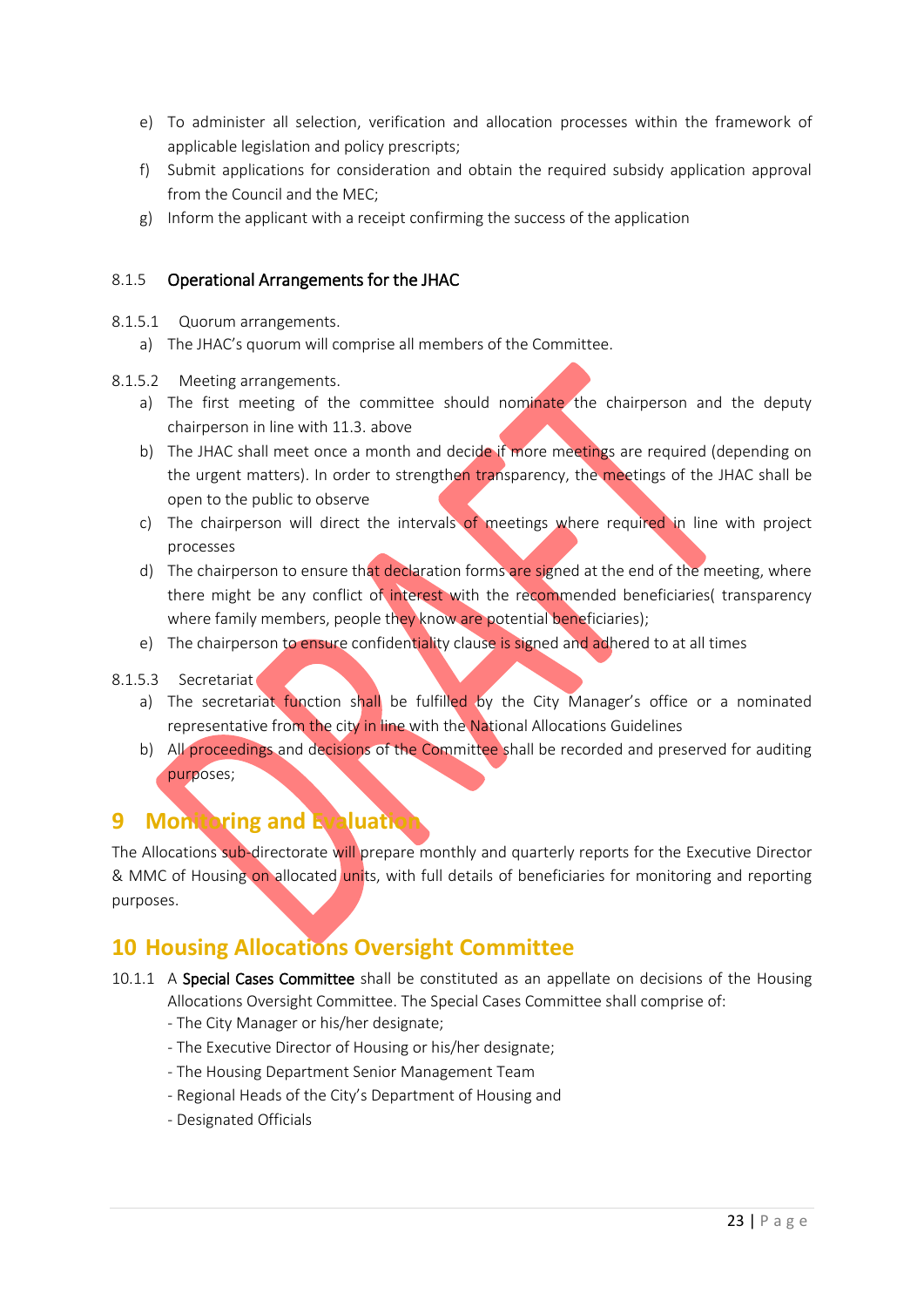- 10.1.2 The Special Cases Committee shall deliberate on the appeals and objections received and note the decision or resolution provided. Where there are outstanding issues, recommend a suitable solution.
- 10.1.3 The Housing Allocations Oversight Committee will gazette the beneficiary allocation list in the local newspapers and in the community halls where projects are located for transparency, in line with POPI Act 2013

# <span id="page-23-0"></span>**11 Committee Vetting**

- a) All appointed Housing Allocations Oversight Committee, members will be vetted prior to serving in the Committee;
- b) At the beginning of each Committee meeting sitting, the Chairperson should ensure that all members sign declaration of interest forms, for transparency purposes;
- c) Where there might be conflict of interest the member can be excused for that particular sitting.

# <span id="page-23-1"></span>**12 Deviations/Breaches**

- a) No deviation from this policy is permitted unless the deviation is approved by resolution of Council.
- b) Any deviation must be duly recorded and noted by the Housing Allocations Oversight Committee and accompany the report for Council approval.

# <span id="page-23-2"></span>**13 Queries, Objections and Appeals**

- a) Applicants currently on the City Housing Database have the right to appeal, query or object to their exclusion from selection for a housing project but only on the following grounds:
- i. Due process as contemplated in this policy had not been followed; or
- ii. On providing proof of an earlier date of registration on the database.
- b) The appeal must be directed to the City Manager in terms of Section 62 of the Municipal Systems Act, and must be lodged within seven working days (7) after the publication of allocation list by the Housing Allocations Oversight Committee;
- c) The appeals shall be dealt with by the **Special Cases Committee** who will give recommendations of the appeal to the MMC for Housing.
- d) The MMC for Housing will provide a decision in writing within 30 days after receiving the objection, query or appeal.
- e) Should the matter not be resolved to the applicant's satisfaction, an appeal can be lodged with the Executive Mayor for a final decision on the matter.

# <span id="page-23-3"></span>**14 Policy Review/Approval**

- a) The Housing Allocation Policy will be reviewed by The Department of Housing's Policy and Research unit every two (2) years or earlier that this if required by Council or in terms of a directive from the National Department of Human Settlements.
- b) The Department of Housing's Policy and Research Directorate in conjunction with Allocations Sub-Directorate will ensure to develop the following guidelines, to:
	- i. Monitor compliance of this policy;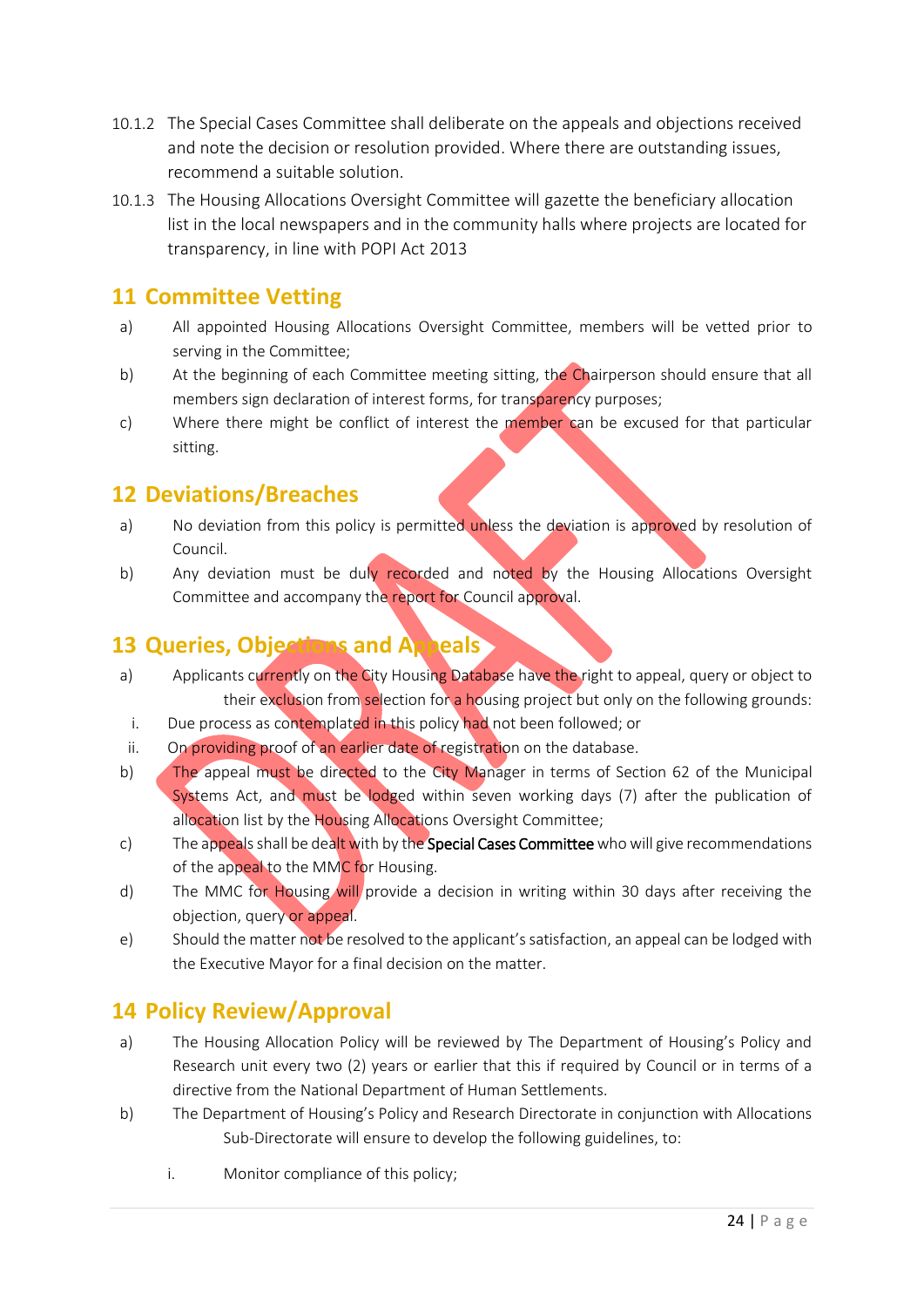- ii. Measure the success and impact of this policy;
- iii. Measure the success of programmes and projects that are implemented as a result of this policy against the stated objectives of the policy; and
- iv. Ensure that the policy meets its stated objectives.
- v. Reporting on vacant units within 24 hours of availability
- c) The Department of Housing's Policy and Research Directorate shall be responsible to review and amend the policy as per recommendations arising out of implementation.

# <span id="page-24-0"></span>**15 Effective Date of The Policy**

d) This policy comes to effect on the day being assented by the MMC and subsequently passed as a Council Resolution for concurrence.